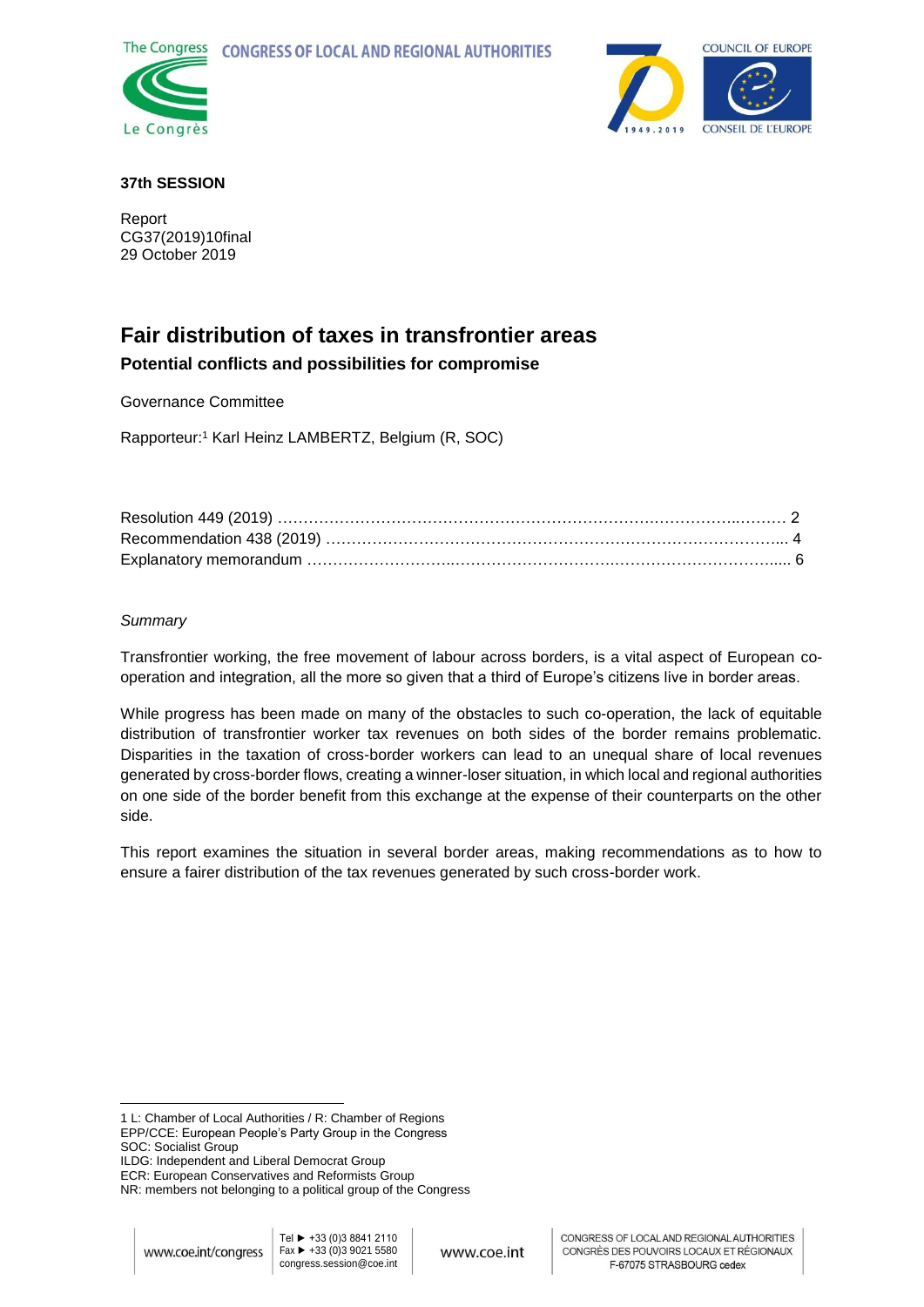## **RESOLUTION 449 (2019) <sup>2</sup>**

1. Transfrontier working, the free movement of labour across borders, is a vital aspect of European cooperation and integration, all the more so given that a third of Europe's citizens live in border areas. The Council of Europe, including the Congress, has for many years been a pioneer in developing this cooperation, working to change Europe's internal borders from barriers to bridges, opportunities for cooperation to improve the quality of life for citizens on both sides of the border.

2. But while progress has been made on many of the obstacles to such co-operation, the issue of the equitable distribution of transfrontier worker tax revenues on both sides of the border remains to be solved.

3. While Council of Europe member States generally apply the OECD rule that the transfrontier worker pays tax at the place of work, the growth of transfrontier working in recent years has highlighted the need for this practice to be accompanied by the fair distribution of this revenue, on both sides of the border, to benefit both the place of employment and the place of residence.

4. The European Union has no common policy on this, despite having affirmed the need to establish a common principle on cross-border taxation in a Commission Recommendation as long ago as 1993. In the absence of a common approach, the response to this problem remains the responsibility of the authorities of each country, which has led to a multiplicity of bilateral agreements.

5. In some cases, systems of tax retrocession or financial compensation have been adopted to cover the excess of expenses (such as schools and infrastructure) borne by the place of residence. In other cases, no agreement has been concluded, leaving the local and regional authorities of the places of residence bearing costs much higher than the places of employment.

6. As a result, there are regions in which the financing of public services in border areas is woefully inadequate, as a result of this exclusive collection by the fiscal authority of the country of employment. This can cause serious tensions for the communities concerned and affect their ability to invest because of the budgetary pressure linked to demographic change exacerbated by the labour needs of the neighbouring country.

7. The risk of further aggravation of such unbalanced cross-border development is a challenge for European decision-makers. A line that divides rich and vibrant centres, concentrating jobs and wealth from suburban-dormitories, characterised by the impoverished communities in some regions, is unsustainable in the long run. The unequal distribution of burdens and the benefits of employment can only weaken interregional links on the European continent and undermine territorial cohesion.

8. In this context, it is necessary to deepen and organise the debate on tax policy in cross-border areas, accepting that the place of taxation is less relevant than the need for co-operation and agreement between the authorities concerned, and identifying new solutions to this problem.

9. For this debate to yield results, substantial progress needs to be made to improve the knowledge and understanding of the issue, through extensive research and data gathering, based on common indicators.

10. In view of the above, the Congress,

*a*. Bearing in mind:

i. the European Outline Convention on Transfrontier Co-operation between Territorial Communities or Authorities (Madrid Convention) of 21 May 1980, and its additional protocols (ETS Nos 106, 159, 169 and 206);

ii. Congress Resolution 363 (2013) on prospects for effective transfrontier co-operation in Europe;

<sup>-</sup>2 Debated and adopted by the Congress on 29 October 2019, 1st sitting (see Document [CG37\(2019\)10,](https://rm.coe.int/fair-distribution-of-taxes-in-transfrontier-areas-potential-conflicts-/168097f09d) explanatory Memorandum), Rapporteur: Karl Heinz LAMBERTZ, Belgium (R, SOC)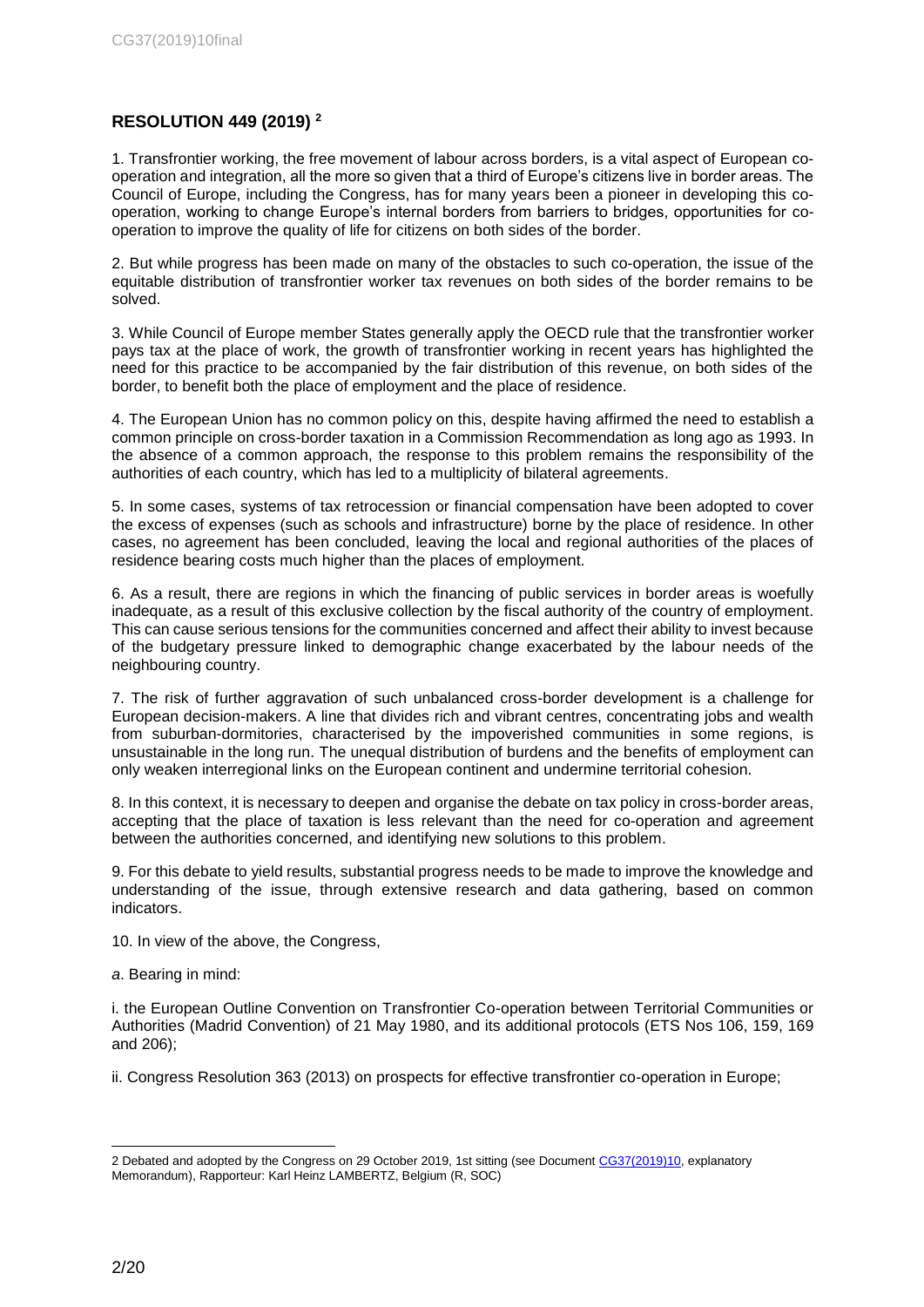iii. the report of the Foundation for the Economy and Sustainable Development of the Regions of Europe (FEDRE) on "The fair distribution of taxes and charges in cross-border areas" (December 2018) and the seminar it organised in October 2018 in Geneva which gathered stakeholders of the targeted area;

*b.* concerned about the problems of financing essential public services, including education, kindergartens, social housing and communication infrastructure in certain frontier areas;

*c*. convinced that stronger relations and partnerships between dynamic centres and areas of residence are important preconditions for the construction of virtuous business cycles, environmental performance, territorial cohesion and social sustainability in the member States of the Council of Europe;

*d*. convinced of the viability of long-term cross-border strategies based on the sharing of the fruits of labour to develop common infrastructures;

*e*. concerned about the dynamics of tax competition between Member States and the need to ensure that certain regions and municipalities remain attractive places to live and work;

*f*. resolved to guarantee the principle of non-discrimination and to avoid double taxation;

*g*. invites the local and regional authorities of places of residence of transfrontier workers in Council of Europe to:

i. support the technical, scientific or linguistic training of their border populations to enable them to make better use of cross-border job opportunities;

ii. abolish barriers to cross-border mobility;

iii. take into account the evolution of teleworking, which can reduce mobility, by studying the measures that should be taken in order to make it attractive for both employees and companies;

*h*. Invites the local and regional authorities of places of employment of transfrontier workers in Council of Europe member States to:

i. promote co-development as a common goal, to promote economic growth, and to distribute the resulting tax revenues equitably and to transform them locally into improved quality of life;

ii. contribute to the financing of the local public services used by these workers in their places of residence;

*i.* Invites national associations to support research in this area, including data collection and the development of common indicators.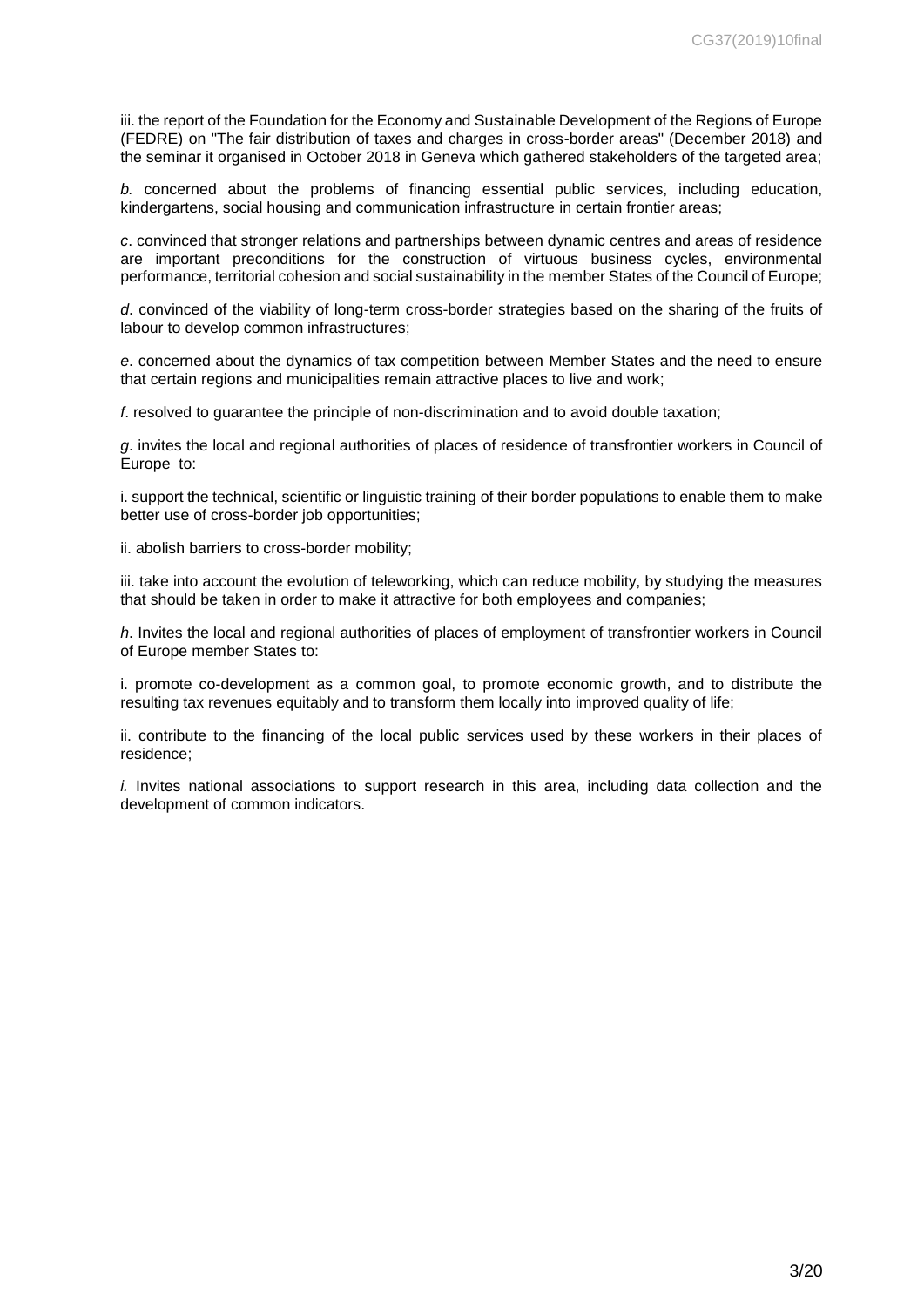## **RECOMMANDATION 438 (2019)<sup>3</sup>**

1. Europe's border regions are the laboratories of European integration. For 40 years, the Council of Europe has been in the forefront of developing this co-operation, changing the perception of Europe's internal borders from one of barriers to one of bridges, opportunities for co-operation that can and do benefit citizens on either side of the border. Against this backdrop, the need to ensure an equitable distribution of transfrontier worker tax revenues on both sides of the border stands out as one of the major challenges to such co-operation.

2. The free movement of labour across borders is one of the strengths of European co-operation, all the more important in the light of the fact that a third of Europe's citizens live in border areas. However, like any integration process, the free movement of labour leads to imbalances, particularly in terms of taxation.

3. Council of Europe member States generally apply the OECD rule that the worker pays tax at the place of work. The growth of cross-border working in recent years has highlighted the need for this principle to be accompanied by one of the fair distribution of this revenue, to the benefit of both the place of employment and the place of residence.

4. The European Union has no common policy on this, despite having underlined the desirability of establishing a common principle on cross-border taxation in a Commission Recommendation in 1993. In the absence of a common approach, the adaptation of legal structures to meet the needs of transfrontier working remains the responsibility of the authorities of each country, which has led to a multiplicity of bilateral agreements.

5. In many cases, systems of tax retrocession or financial compensation have been adopted to cover the excess of expenses (such as schools and infrastructure) borne by the place of residence. In other cases, no agreement has been concluded, leaving the local and regional authorities of the places of residence bearing costs much higher than the places of employment.

6. As a result, there are many situations in which the financing of public services in border areas is woefully inadequate as a result of this exclusive collection by the fiscal authority of the country of employment. This can cause serious tensions for the communities concerned and affect their ability to invest because of the budgetary pressure linked to demographic change exacerbated by the labour needs of the neighbouring country.

7. The risk of further aggravation of such unbalanced cross-border development is a challenge for European decision-makers. A line that divides rich and vibrant centres, concentrating jobs and wealth from suburban-dormitories, characterised by the impoverished communities is unsustainable in the long run. The unequal distribution of burdens and the benefits of employment can only weaken interregional links in the European continent and undermine territorial cohesion.

8. In this context, it is necessary to deepen and organise the debate on tax policy in cross-border areas, knowing that the place of taxation is less relevant than the need for co-operation and agreement between the authorities concerned, and identifying new solutions to this problem.

9. For this debate to yield results, substantial progress needs to be made to improve the knowledge and understanding of the issue, through extensive research and data gathering, based on common indicators.

10. Reconciling taxpayer expectations with the provision of sufficient resources for tax administrations will require a co-ordinated approach to avoid double taxation and allocate taxing rights on both sides of the borders.

<sup>3</sup> See footnote 2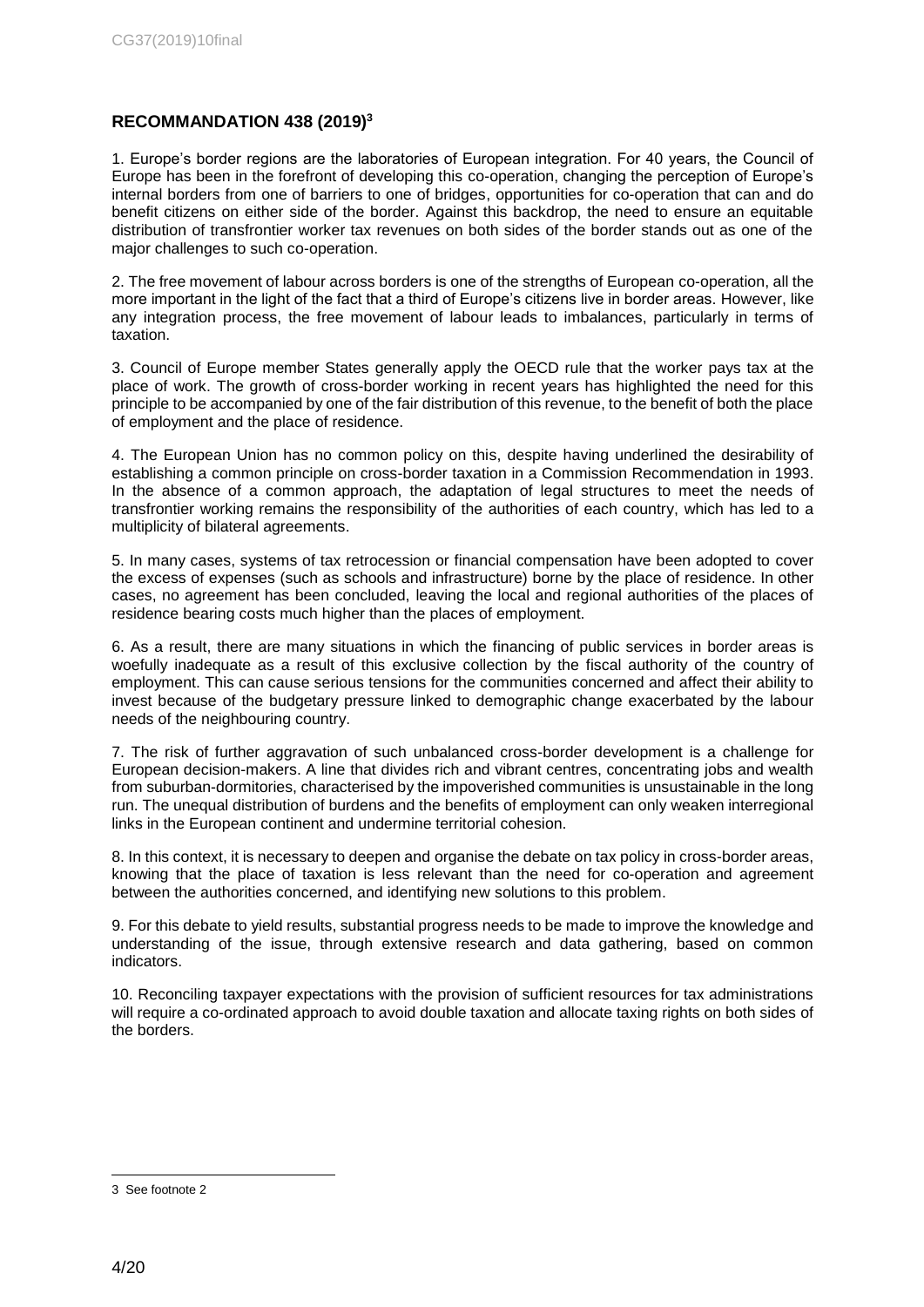11. In view of the above, the Congress,

*a.* Bearing in mind:

i. the European Outline Convention on Transfrontier Co-operation between Territorial Communities or Authorities (Madrid Convention) of 21 May 1980, and its additional protocols (ETS Nos 106, 159, 169 and 206);

ii. Congress Resolution 363 (2013) on prospects for effective transfrontier co-operation in Europe;

iii. the report of the Foundation for the Economy and Sustainable Development of the Regions of Europe (FEDRE) on "The fair distribution of taxes and charges in cross-border areas" (December 2018) and the seminar it organised in October 2018 in Geneva, which brought together stakeholders of the targeted area;

*b*. concerned about the problems that local and regional authorities are facing in financing essential public services, including education, kindergartens, social housing and communication infrastructure in certain frontier areas;

*c*. convinced that stronger relations and partnerships between dynamic centres and areas of residence are important preconditions for the construction of virtuous business cycles, environmental performance, territorial cohesion and social sustainability in the Member Statesof the Council of Europe;

*d*. convinced of the viability of long-term cross-border strategies based on the sharing of the fruits of labour to develop common infrastructures;

*e*. concerned about the dynamics of tax competition between some member States and the need to ensure that certain regions and municipalities remain attractive places to live and work;

*f*. resolved to guarantee the principle of non-discrimination and to avoid double taxation;

*g*. recommends that the Committee of Ministers resolve to address this issue in its future work programme, by conducting a comprehensive survey of the issues concerned, including the need for systematic data collection and the development of common indicators on the intensity and direction of labour flows, demographic trends, community burdens and the consequences of different tax rates;

*h*. recommends that the Committee of Ministers invite the governments of its member States to:

i. promote co-development as a common goal, to promote economic growth, and to distribute the resulting tax revenues equitably and to transform them locally into improved quality of life;

ii. encourage the local and regional authorities of places of employment of transfrontier workers to contribute to the financing of the local public services used by these workers in their places of residence;

iii. support the technical, scientific or linguistic training of their border populations to enable them to make better use of cross-border job opportunities;

iv. create the necessary conditions to foster a multilateral tax dialogue in a more collaborative and coordinated framework, bringing together all levels of government;

v. standardise the conditions under which the charges are taken into account by the budget of the country benefiting from the labour taxation in favour of the territories of residence of the frontier workers (such as a percentage of the gross wages);

vi. harmonise the principles of burden-sharing between the countries which have borne the initial training costs of frontier employees and the countries which collect the labour tax of these employees, without having contributed to the cost of their training;

vii. harmonise the taxation conditions of frontier pensioners by fixing the place of residence, where the costs of aging are borne, as the place of taxation of pensions;

viii. support the development of Local Groupings of Cross-Border Co-operation (GLCTs) as a means of addressing these issues.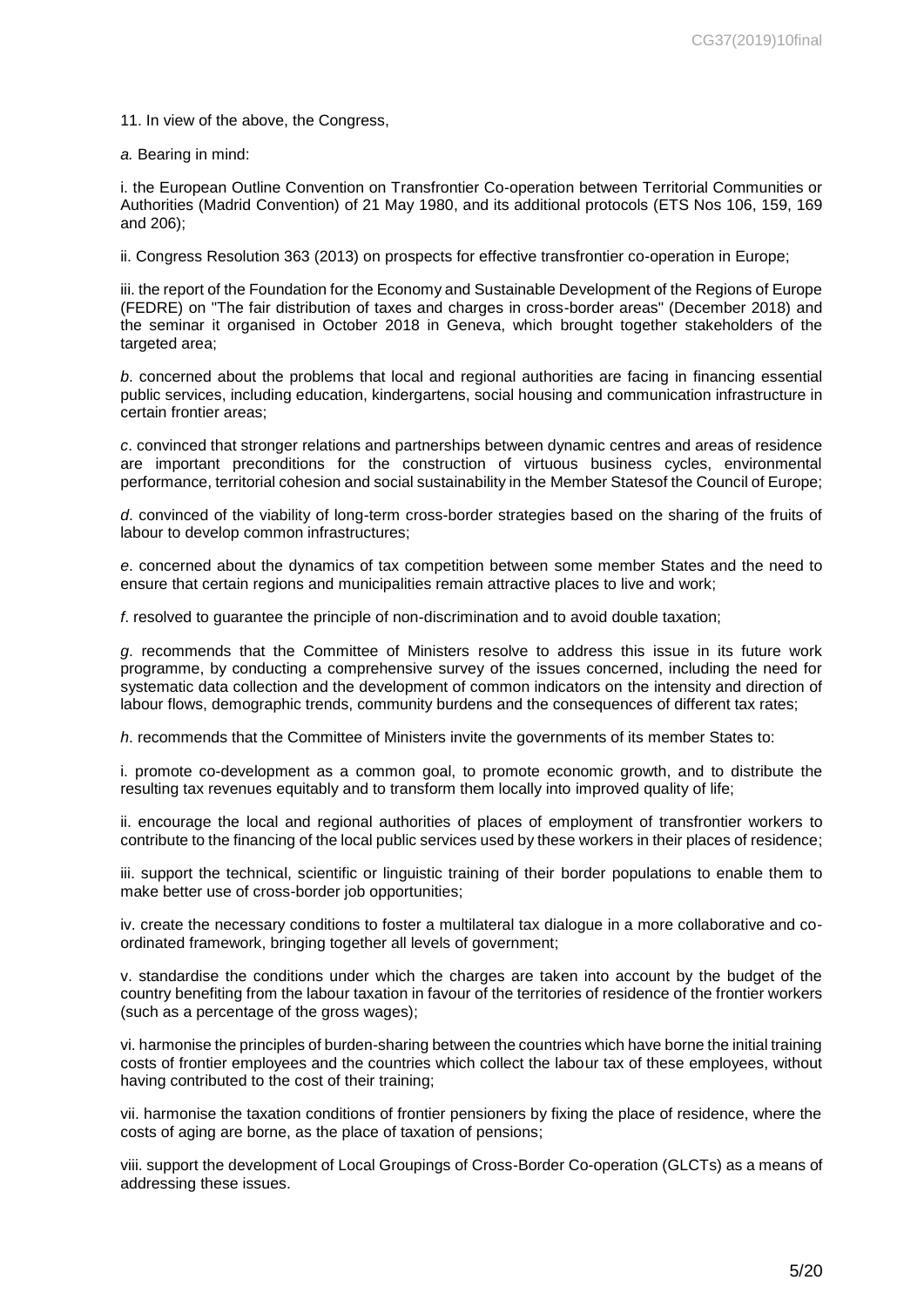## **EXPLANATORY MEMORANDUM**

## **Contents**

| T            |                                                                                         |  |
|--------------|-----------------------------------------------------------------------------------------|--|
| $\mathbf{I}$ |                                                                                         |  |
| III          |                                                                                         |  |
| 1.           |                                                                                         |  |
| 2.           |                                                                                         |  |
| 3.           |                                                                                         |  |
| 4.           |                                                                                         |  |
| IV           |                                                                                         |  |
| 1.           |                                                                                         |  |
| 2.           |                                                                                         |  |
| 3.           |                                                                                         |  |
| $\vee$       |                                                                                         |  |
| 1.           |                                                                                         |  |
| 2.           |                                                                                         |  |
| 3.           |                                                                                         |  |
|              |                                                                                         |  |
| VI           |                                                                                         |  |
| VII          |                                                                                         |  |
| VIII         |                                                                                         |  |
| IX           |                                                                                         |  |
| X            | Taxation of income from frontier workers: avoiding of double taxation and allocation of |  |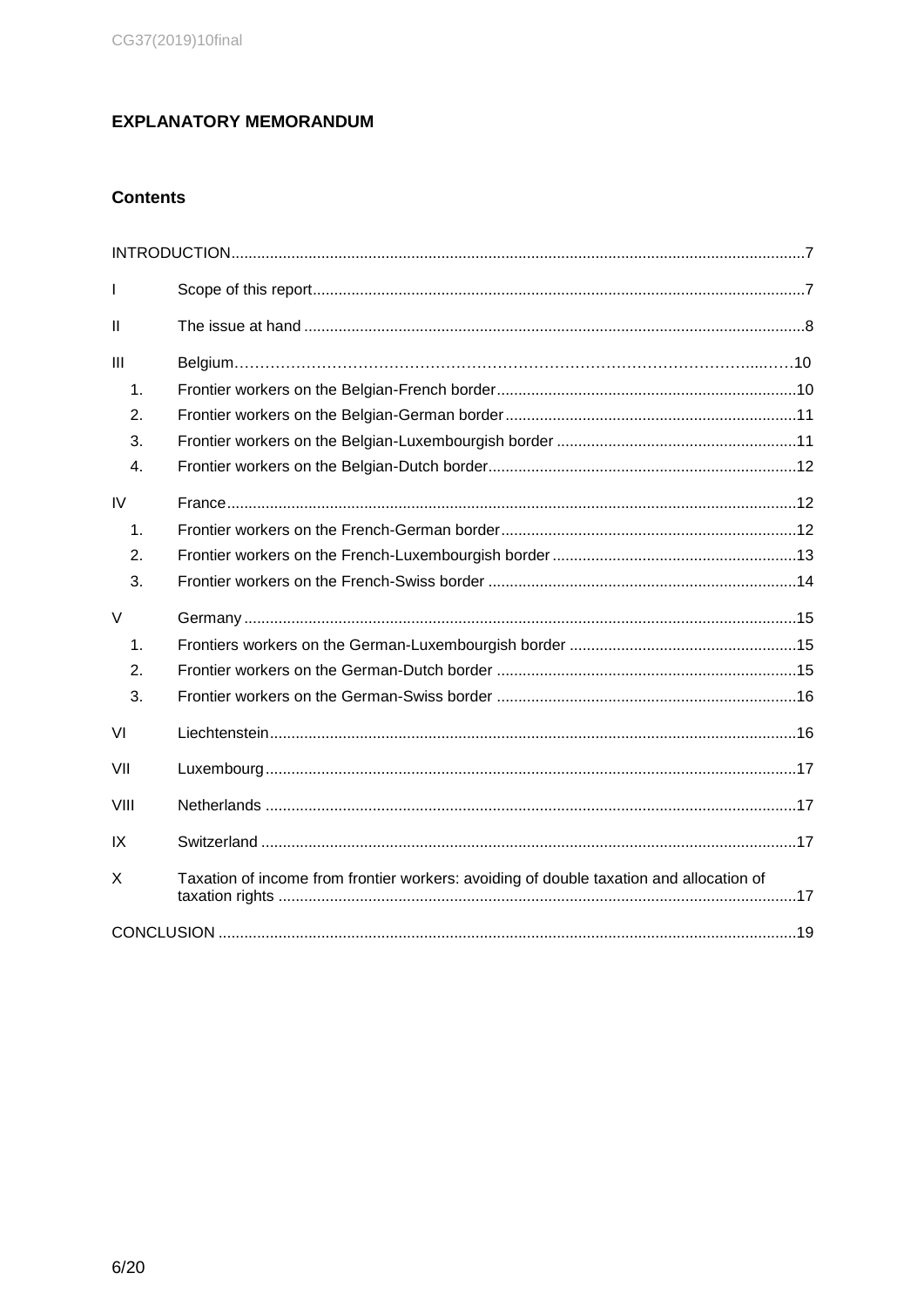#### <span id="page-6-0"></span>**INTRODUCTION<sup>4</sup>**

1. Intergovernmental relations between countries have changed considerably over the last hundred years, evolving from a competitive, conflict-driven relationship into one driven by co-operation. While this change in perspective is best represented by the formation and subsequent expansion of the European Union and the Council of Europe, it is also evident in further agreements between European countries, such as the European Free Trade Agreement and the European Economic Area Agreement.

2. At the core of these agreements is the idea that an increase in economic and social relations between countries can serve to benefit all parties. In that sense, countries have agreed to either remove or reduce the barriers to the development of cross-border economic activities, including the establishment of business and individuals in the countries included in these agreements.

3. This idea is best represented by the 'Four Freedoms', namely the free movement of goods, services, capital and persons, which are laid out in the Treaty of the Functioning of the European Union<sup>5</sup>. These freedoms have also been extended to the relations between EU countries and other members of the European Economic Area, such as Liechtenstein<sup>6</sup>. Similarly, the free movement of persons is also recognised in the relations between the member States of European Union and Switzerland<sup>7</sup> . While free movement as such is a positive development, it raises significant issues concerning the allocation of taxation rights between the countries involved, as well as potential situations of double taxation or double non-taxation for the individuals concerned.

4. We will seek to examine this issue in a holistic manner, focusing on the individual's perspective and from the perspective of the budgetary impact on the countries and regions concerned. We will discuss how the income from cross-border employment should be allocated between countries, taking into consideration the idea that taxpayers should not suffer double taxation and that an increased complexity of the tax system is prejudicial for taxpayers and tax authorities. To do so, the tax treatment of frontier workers<sup>8</sup> in a group of countries will be analysed, namely Belgium, France, Germany, Liechtenstein, Luxembourg, Netherlands and Switzerland. We hope to clarify how the taxation of employment revenue of these individuals is shared between their country of residence and country of employment and identify to eventual pressure points on a country´s budget due to this transfrontier work. Only after such study has been made it will be possible to discuss how to allocate, in a fair manner, the tax proceeds between the countries, while respecting the freedom of movement of individuals, as recognised by the European Union, Liechtenstein and Switzerland.

5. We have chosen to focus on these countries because their border regions are amongst the ones with the highest density of frontier workers in Europe, a phenomenon which has significantly increased over the past 30 years.<sup>9</sup>

#### <span id="page-6-1"></span>**I Scope of this report**

-

6. This report is focused on the allocation of taxation rights between countries. Therefore, issues related to social security contributions, as well as the financing of the social security system, even if done via

<sup>4</sup> The rapporteur would like to thank the Institute for Transnational and Euregional cross border cooperation and Mobility, University of Maastricht (Dr Fernando SOUZA DE MAN, Prof Anouk BOLLEN-VANDENBOORN and Prof MARJON WEEREPAS), and the FEDRE Foundation and its president Claude HAEGI, former president of the Congress, for their contributions to this report.

<sup>5</sup> Articles 45-66, Treaty on the Functioning of the European Union.

<sup>6</sup> Article 1(2), European Economic Area Agreement.

<sup>7</sup> European Union-Switzerland Bilateral Agreements I of 1999.

<sup>8</sup> In this report, "frontier workers" are defined as workers that are resident of one state and work in the other, living in the border region between the states. The definition of "border region" may vary between the states. This work does not focus on workers posted to another state, i.e. workers transferred, for a certain period, to another state for work reasons, because in this case they are indeed living in another state, where they will pay income taxes. The posting issue can raise more issues regarding social security system, which is outside the scope of this work.

<sup>9</sup> A recent study showed that Switzerland has 320,000 cross-border workers, comprising 6% of its total workforce, and they come mainly from France, Italy and Germany, https:/[/www.swissinfo.ch/eng/business/cross-border-workers/43795326. A](http://www.swissinfo.ch/eng/business/cross-border-workers/43795326)nother study shows that in the past 7 years the number of cross-border workers in Switzerland has increased by more than 25%, https:[//www.thelocal.ch/20170224/cross-border-workers-in-switzerland-rise-by-a-quarter-in-five-years.](http://www.thelocal.ch/20170224/cross-border-workers-in-switzerland-rise-by-a-quarter-in-five-years) The same happened in France, where there was an increase of 42% on the number of frontier workers in a period of 12 years ending in 2011, [https://www.challenges.fr/economie/les-travailleurs-transfrontaliers-de-plus-en-plus-nombreux-en-france\\_114799,](https://www.challenges.fr/economie/les-travailleurs-transfrontaliers-de-plus-en-plus-nombreux-en-france_114799) and in Luxembourg, where from 2016 to 2017 there was an increase of 7.000 frontier workers, http://www.lessentiel.lu/fr/luxembourg/story/pres-de-7-000-frontaliers-de-plus-en-un-an-20302570.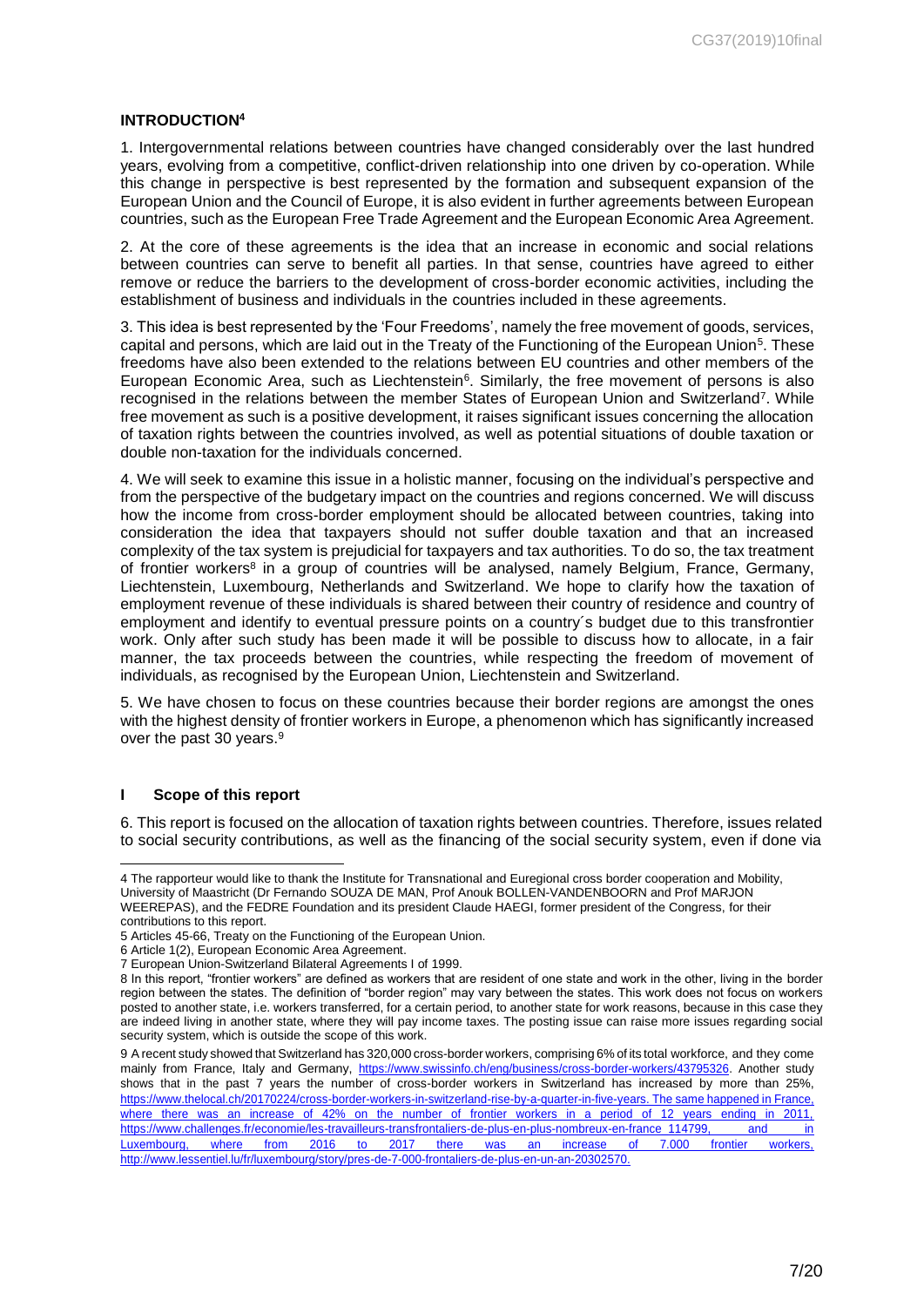taxes, will not be analysed at this moment. Therefore, we will not discuss which country should collect social security premiums from the employees and which one should pay eventual benefits, such as unemployment payments, dependence insurance and family allowances to the frontier workers.

7. In the same sense, considering the difficulty in effectively measuring the costs municipalities have with frontier workers and the taxes paid by these workers, we will not present an actual framework of the eventual net profits/losses of each country due to the cross-border activities of the frontier workers. These problems are referenced in the report but are not quantified.

8. Ultimately, the allocation of tax revenues within a country is an issue of domestic policy, in some cases even a constitutional matter, so it is for each country, considering its own laws and objectives, to determine how much of the tax income collected should stay with the national or federal government and how much should be forwarded to regional and local governments. In this report this issue will not be analysed, rather the focus will be on looking for a better balance between the collection of tax revenue by national governments, so they can finance the expenses necessary to their functioning and for fostering the economic activities of individuals, and the avoidance of double taxation on the income earned by individuals abroad.

9. Nevertheless, to find balanced and sustainable solutions, these three aspects need to be considered before drawing conclusions and formulating concrete proposals in terms of a distribution of taxation income and sharing costs.

#### <span id="page-7-0"></span>**II The issue at hand**

10. The act of levying taxes is intrinsic to the sovereignty principle. This is the reason why each jurisdiction tends to exert tax authority over both those individuals residing in as well as those individuals engaged in economic activity in its territory. In the case that an individual is working/developing one economic activity solely in the place in which (s)he is residing, there is only one authority which would levy taxes over his income. Nonetheless, this clear-cut situation is becoming less common, especially in highly integrated regions such as Europe.

11. Nowadays, it is not uncommon for an individual to make use of his freedom of movement to engage in an economic activity in a country different from the one in which (s)he resides. This raises the issue of which country will be entitled to tax this individual's income. On this matter, there are two leading principles in use worldwide:(i) the residence principle and (ii) the source principle.

12. The residence principle is based on the idea that there is a strong link between the individual and the country in which (s)he resides. There exists a so-called 'economic allegiance'. In this, the country in which the individual resides is entitled to tax all income earned by this individual, irrespective of the place in which it was earned, as well as to consider the individual´s personal and family circumstances. Furthermore, countries also justify residence taxation based on: (i) benefits that the country grants to residents; (ii) a manner of guaranteeing equal treatment between residents who earn income in the home country and those who earn income abroad. If the income earned abroad is not taxed at home, these individuals would have an incentive and be better off by earning income abroad; (iii) a way of guaranteeing the progressivity of their tax system, i.e. individuals that earn more income need to be held accountable for more taxes.

13. The source principle investigates the issue from the perspective of the country in which the economic activity takes place. Irrespective of where an individual resides, (s)he will pay income tax in the country in which (s)he earns the income. Proponents of this principle of taxation claim that the connection the individual has with the country where (s)he earns such income is stronger than the connection (s)he has with the country of residence. They also claim that source countries also grant benefits to individuals residing abroad (such as access to its domestic market) and equity should be viewed from the perspective of the source country, as irrespective of whether individuals are residents or not; they are competing for the market of the source country, so it would make more sense to tax all individuals engaged in economic activities in the same way.

14. Caught between these arguments, an individual may be held liable for paying taxes in both countries, which can considerably hamper his/her financial position and acts as a disincentive on conducting economic activity abroad.<sup>10</sup> This is an outcome which is certainly not in line with the principle

<sup>10</sup> Inthiscasethereisajuridicaldoubletaxation, sincethesameindividual issubjecttotaxoverthesame income.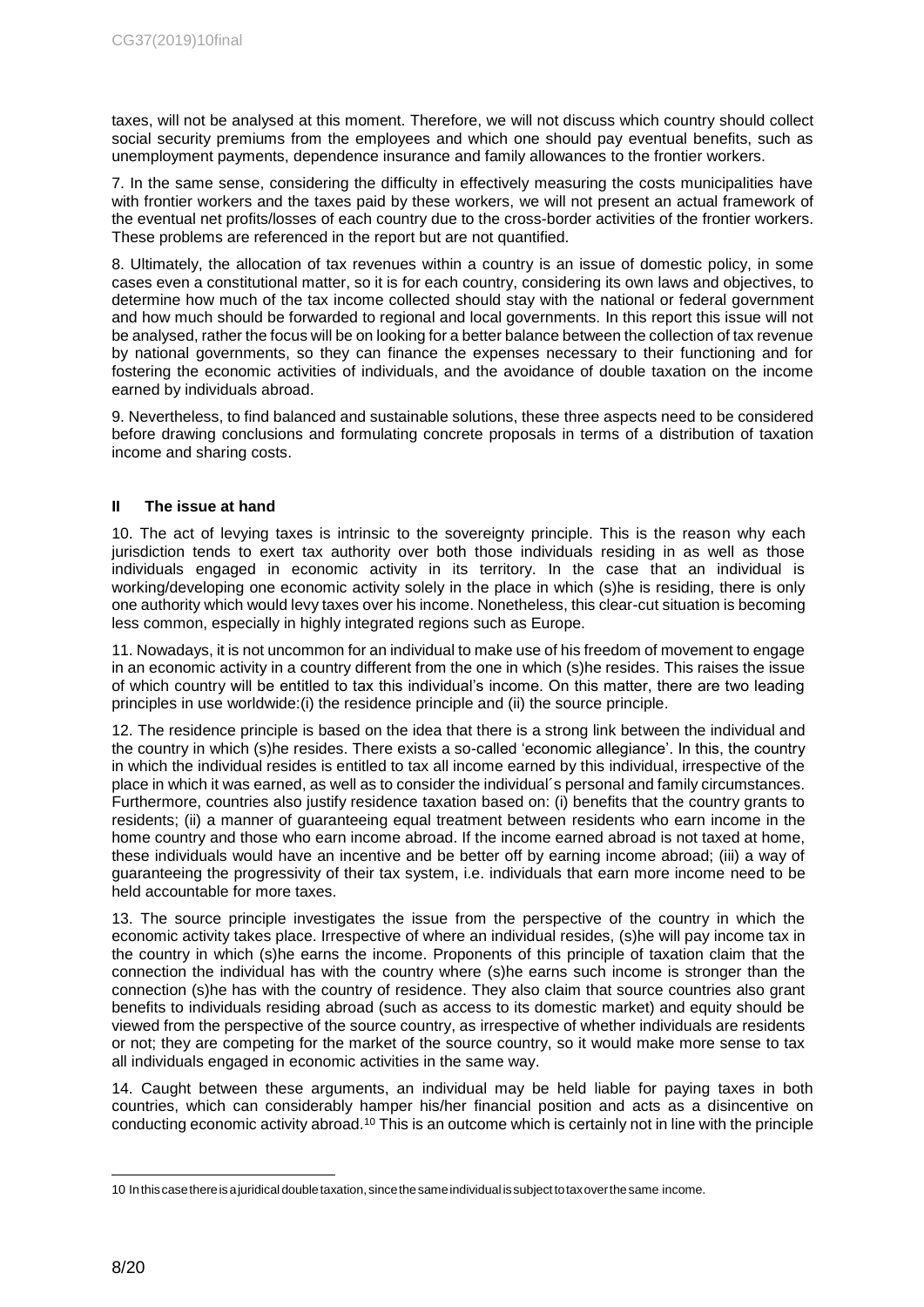of free movement of workers widely adopted in Europe. In that sense, individuals should not be subject to double taxation of their income.

15. However, while the lack of double taxation is certainly positive for an individual, it has a great risk, as it may deny a jurisdiction its right to tax either its residents or individuals engaging in economic activities in its territory. The issue becomes even more troublesome in cases where countries are organised in a confederative manner. In this case, the problem can arise as to which federative level is entitled to tax this income (city, state or region).

16. Regarding specifically the issue of cross-border workers, this has been subject to discussion in Europe for a long time. However, apart from specific decisions from the European Court of Justice, no common ground has been found. In that sense, the European Commission drafted a recommendation in 1993 stating that member States of the European Union should have a unified system for the taxation of cross-border workers, guaranteeing that non-residents receive the same tax treatment as residents, if at least  $75\%$  of their income was earned in the source state.<sup>11</sup>

17. Even though the recommendation did not entail the drafting of EU legislation, the decision taken by the Court of Justice in the SCHUMACKER case states exactly what was recommended by the European Commission, namely that, when non-residents receive their income entirely or almost exclusively from a country, non-residents should not have a higher tax burden than a resident of this member country.<sup>12</sup> Consequently, the EU member States have introduced in their domestic law rules that deal with the taxation of cross-border workers.

18. In that respect, it is important to note that the difference in treatment may stem both from different tax rates, and from different tax bases. Countries may have different approaches regarding the concession of deductions, credits and allowances, which are a matter of domestic law. The consequence of this being that individuals and companies developing the same activity in the same state may be subject to a different tax burden based solely on the fact that they are resident in different places. In the same sense, the individual might be worse off while developing a cross-border activity because (s)he may not have earned enough income in his/her country of residence. The country of residence may not therefore be able to take the individual's personal circumstances in consideration. A different treatment may also stem because of the nationality of the individual, as seen in the GILLY case.<sup>13</sup>

19. Even if a country intends to avoid this different treatment, there is no guarantee that a common tax base will be achieved, since countries may arrive at diverse calculations of the taxable base since they calculate the taxable base in a different manner.

20. The European Parliament drafted a working paper in 1997 dealing with the topic and the European Commission drafted another recommendation regarding the hindrance of double taxation in Europe.<sup>14</sup> Nonetheless, there is still no unified policy, either in the Council of Europe or the European Union concerning the tax treatment of cross-border workers. There is not even a common definition of a cross-border worker.

21. In the absence of a uniform approach, it is left to national governments (and local authorities) to deal with this issue, based on international agreements, which ultimately lead to different (sometimes conflicting) approaches. On that matter, a balance needs to be struck between the freedom of movement of individuals, their right to work in a country in which they do not reside and the right of national and regional governments and municipalities to collect income earned by their residents as a means to support the provision of services like health, education and possibly even transport.

22. In the coming sections the current situation regarding the most fluid cross-border regions in Europe will be detailed, taking into consideration the positions of the countries involved as outbound providers of frontier workers (individuals live in the state, but work abroad) and inbound recipients of frontier workers (individuals live abroad, but work in the state).

<sup>11</sup> European Commission, Commission Recommendation of 21 December 1993 on the Taxation of Certain ItemsofIncomeReceivedby non-residentsinaMemberStateotherthanthat inwhichtheyareresident. (94/79/EC).

<sup>12</sup> Finanzamt Koeln-Altstadt v. SCHUMACKER, ECJ 14 February 1995, C-279/93.

<sup>13</sup> GILLY vs. Directeur de Services Fiscaux du Bas-Rhin, ECJ 12 May 1998, C-336/96.

<sup>14</sup> European Parliament, Frontier Workers in the European Union, Working Paper, Social Affairs Series, W16A. European Commission, Communication from the Commission to the European Parliament, the Council and the European Economic and Social Committee, Double Taxation in the Single Market, document COM (2011) 712 final.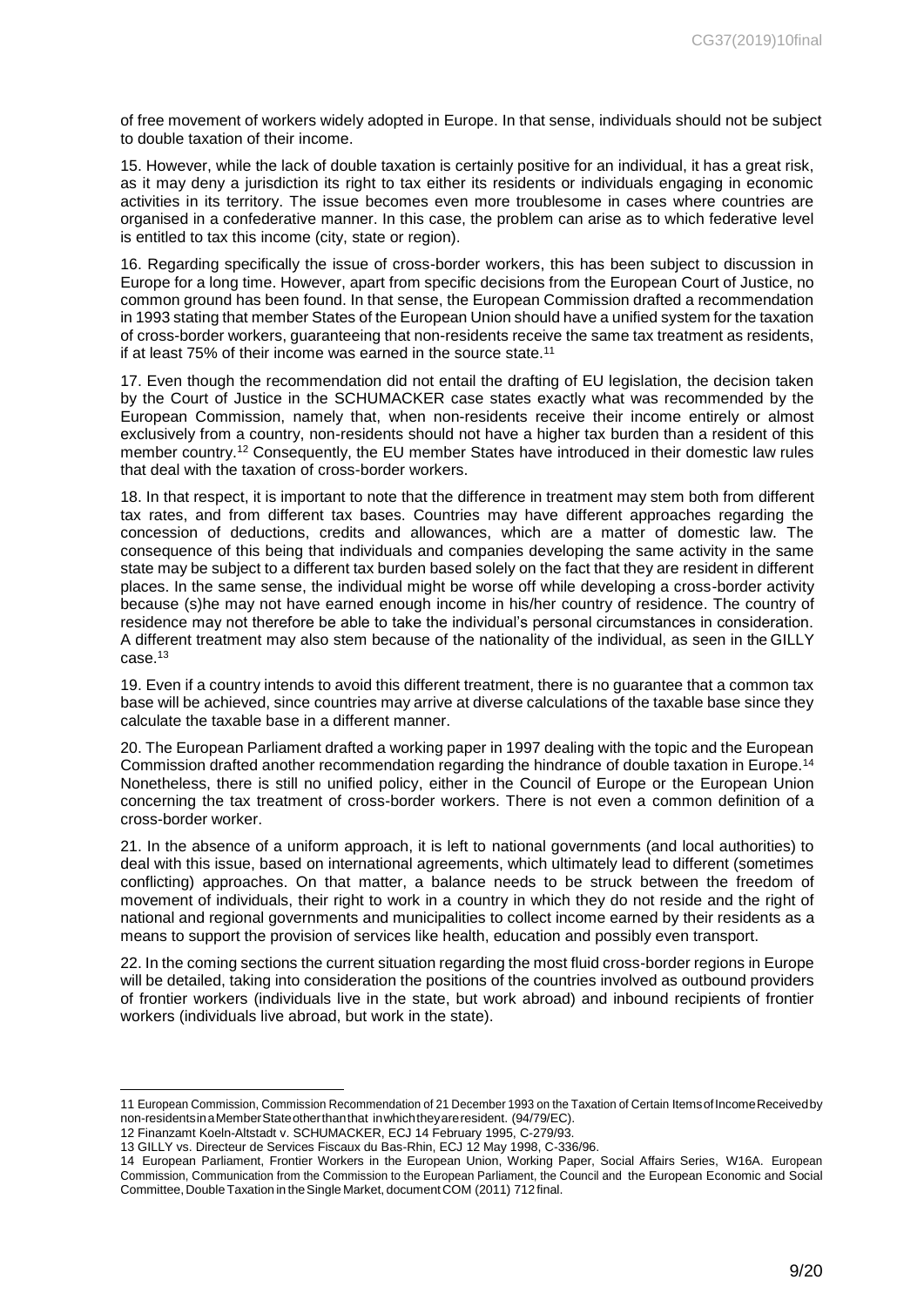## <span id="page-9-0"></span>**III Belgium**

23. For the purpose of this report, attention will be paid to the frontier workers in the border regions of Belgium with France, Germany, Luxembourg and The Netherlands.

#### <span id="page-9-1"></span>**1. Frontier workers on the Belgian-French border**

24. According to recent data, in 2017 there were 36,524 French residents working in the Belgian side of the border, while there were 7,734 Belgian residents working in France. <sup>15</sup> Thus, it is clear that there is a great imbalance in the flow of employees cross-border, which means that, depending on the allocation of taxation rights established by the countries concerned, one of them will most likely spend more on cross-border workers than it will collect in income from them.

25. According to Article 11 of the Double Tax Convention signed between Belgium and France, as a general rule the remuneration earned by frontier workers shall be taxed exclusively in the country in which the economic activity is exercised, save if they are in the country of employment for less than 183 days, the remuneration is paid by an employer located in their country of residence and is not borne by a Permanent Establishment (PE) or fixed base which the employer has in the working country. Upon fulfilment of these three conditions, taxation should occur exclusively at the country of residence of the employee. 16

26. Notwithstanding the rules prescribed in Article 11, the countries also agreed on special rules for frontier workers. In that sense, frontier workers should be taxed exclusively at their country of residence if they have a permanent home therein.<sup>17</sup> Furthermore, the frontier zone was considered to include all municipalities at the border as well the ones in a radius of 20 kilometres from the border.<sup>18</sup>

27. After its amendment in 2009, this rule prescribes that, as from January 2007, Belgian residents working in France are under the scope of the general rule of Article 11, i.e. exclusive taxation in France unless the taxpayer fulfils the conditions of Article 11(2) of the Belgium-France Double Tax Convention, case in which Belgium would have exclusive taxation rights over the income of these individuals. 19

28. For French residents who have a permanent home in France on 31 December 2011 and are working in Belgium, their remuneration shall, for a period of 22 years (starting in January 2012), be taxed exclusively in France, provided that they maintain their permanent home in the French border region, continue to work in the Belgian border region and are not absent from the Belgian border region while performing their work, for more than 30 days per calendar year. 20

29. In case these specific provisions are not fulfilled, the French resident working in the Belgian Frontier zone will be subject to the general rules of Article 11 of the Double Tax Convention signed between Belgium and France, just like Belgian residents working in France.

30. The prescription of exclusive taxation rights to one of the countries concerned is administratively efficient, since it avoids discussions on the amount of credit which the employee would receive in his/her country of residence due to the taxes paid in the country of employment. Nonetheless, the system contains an inherent flaw; while easy to comply with, it ignores that the national governments/municipalities involved are bearing expenses regarding the frontier workers, for example the municipality will still provide for health benefits and/or education to the frontier worker and his family, but the limitation on the taxation rights of these national governments/municipalities will seriously hamper their budget.

31. Using the data collected as an example, despite the considerable number of French residents which have access to public services in France, their salary will, as a rule, be taxed exclusively in Belgium, so the French state and municipalities will, most likely, experience a disbalance and shortcoming in the funding of their public expenses.

32. However, the change from taxation in the resident state to taxation in the country of work has not led to tax compensation for the Belgian municipalities.

16 Article 11, Double Tax Convention France- Belgium

<sup>-</sup>15 Rijksinstituut voor ziekte en invaliditeitsverzekering, available at

<sup>&</sup>lt;https://www.riziv.fgov.be/SiteCollectionDocuments/statistieken\_grensarbeiders\_2017.pdf>

<sup>17</sup> Additional Protocol on Frontier Workers, Article 1.

<sup>18</sup> Additional Protocol on Frontier Workers, Article 2.

<sup>19</sup> Additional Protocol on Frontier Workers, Article 3.

<sup>20</sup> Additional Protocol on Frontier Workers, Article 5.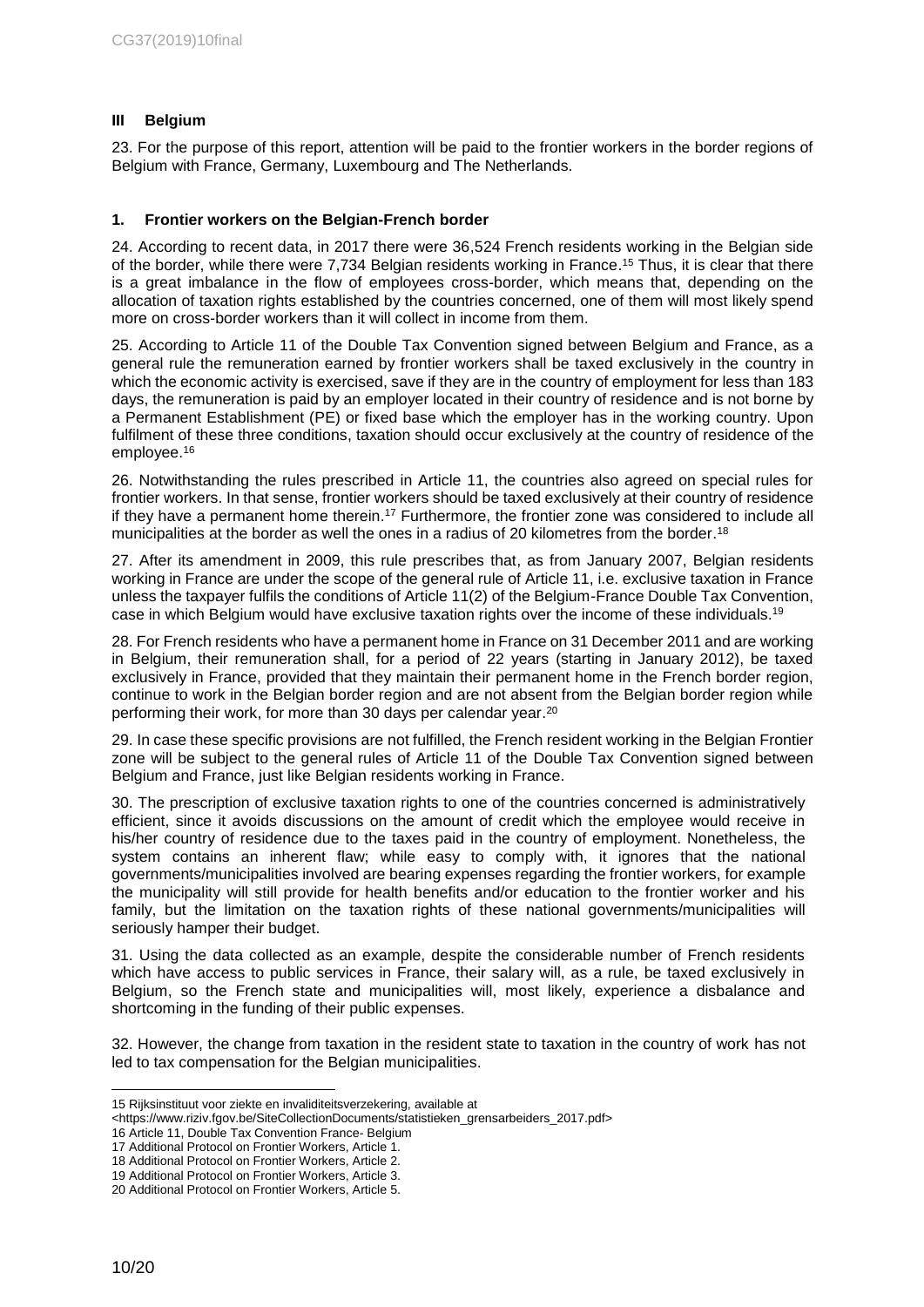## <span id="page-10-0"></span>**2. Frontier workers on the Belgian-German border**

33. The flow of frontier workers between the Belgian-German border is pale in comparison with the Belgian-French border, with recent data showing that in 2017 there were 1,182 German frontier workers working in Belgium and 6,260 Belgian frontier workers working in Germany.<sup>21</sup> Unsurprisingly, there are no special rules between the countries regarding the taxation of frontier workers.<sup>22</sup>

34. Consequently, frontier workers are subject to the general rule of Article 15, which is in line with the OECD Model Tax Convention. Hence, remuneration derived by a resident of a contracting state is taxed exclusively in his country of residence, unless the activity is developed in the source country<sup>23</sup>.

35. Even if the activity is developed at the source country, taxation rights may be allocated exclusively to the country of residence of the employee, if (s)he is not exercising his/her employment in the source country for more than 183 days, the remuneration is neither paid by or on behalf of an employer who is a resident of the working state nor borne by a permanent establishment or a fixed base which the employer has in the source state.<sup>24</sup> In such a situation, in which there is not a considerable number of frontier workers involved (less than 7,500 people when considering the influx in both countries), the allocation of the taxation rights between countries is more balanced, since both countries will be entitled to tax the income earned by frontier workers. However, it must be recognised that since most of the frontier workers are resident in Belgium, this State will ultimately benefit more from the taxation rights stemming from the work done by frontier workers (except in case the conditions of Article 15(2) are fulfilled).

36. Local authorities in Belgium levy a municipal tax based on the logic of additional percentages. This is linked to the income tax, of which it represents a percentage that it is for the local authorities to determine (in general, this percentage is between 6% and 8%).

37. A compensation system has therefore been put in place. The municipalities of residence of the frontier workers, apart from any taxation of income, may collect directly from these workers a portion of local taxes calculated on the hypothetical tax corresponding to the income which they now declare in Germany. In return, their tax in Germany is reduced by a flat rate of 8%.

#### <span id="page-10-1"></span>**3. Frontier workers on the Belgian-Luxembourgish border**

38. There are few frontier workers in the Belgian-Luxembourgish borders, with a huge imbalance of Belgian residents working in Luxembourg when compared with Luxembourgish residents working in Belgium. In 2017, there were 42,061 Belgian frontier workers in Luxembourg<sup>25</sup> and only 545 Luxembourgish frontier workers in Belgium.<sup>26</sup>

39. The countries did not agree on any special rules for frontier workers, so the general rules of income from employment activities are applied, with shared taxation rights if a resident of a country develops an activity in the other country, except when this resident is performing employment activities at source for less than 183 days per year, payments are not made an employer resident in the country of employment and are not borne by a Permanent Establishment (PE) of the employer therein, case in which taxation rights will be exclusively attributed to the country of residence.<sup>27</sup>

40. Furthermore, a recent amendment to the treaty clarified that the time a resident individual who exercised employment in the other country spends performing employment activities in his country of residence or in a third country shall be deemed an exercise of employment in the country of employment, as long as the activities do not exceed, taken together, 24 days.<sup>28</sup>

<sup>21</sup> Rijksinstituut voor ziekte en invaliditeitsverzekering, available at

<sup>&</sup>lt;https://www.riziv.fgov.be/SiteCollectionDocuments/statistieken\_grensarbeiders\_2017.pdf>

<sup>22</sup> Interestingly enough, such a provision was part of the treaty, article 15(3), until a protocol signed in 2002 replaced this provision by one in line with article 15(3) of the OECD Model Tax Convention.

<sup>23</sup> Article 15(1), Double Tax Convention Belgium-Germany.

<sup>24</sup> Article 15(2), Double Tax Convention Belgium- Germany.

<sup>25</sup> Rijksinstituut voor ziekte en invaliditeitsverzekering, available at

<sup>&</sup>lt;https://www.riziv.fgov.be/SiteCollectionDocuments/statistieken\_grensarbeiders\_2017.pdf>

<sup>26</sup> Rijksinstituut voor ziekte en invaliditeitsverzekering, available at

<sup>&</sup>lt;https://www.riziv.fgov.be/SiteCollectionDocuments/statistieken\_grensarbeiders\_2017.pdf>

<sup>27</sup> Article 15, Double Tax Convention Belgium- Luxembourg.

<sup>28</sup> Protocol signed on 5 December 2017 amending the Double Tax Convention Belgium- Luxembourg.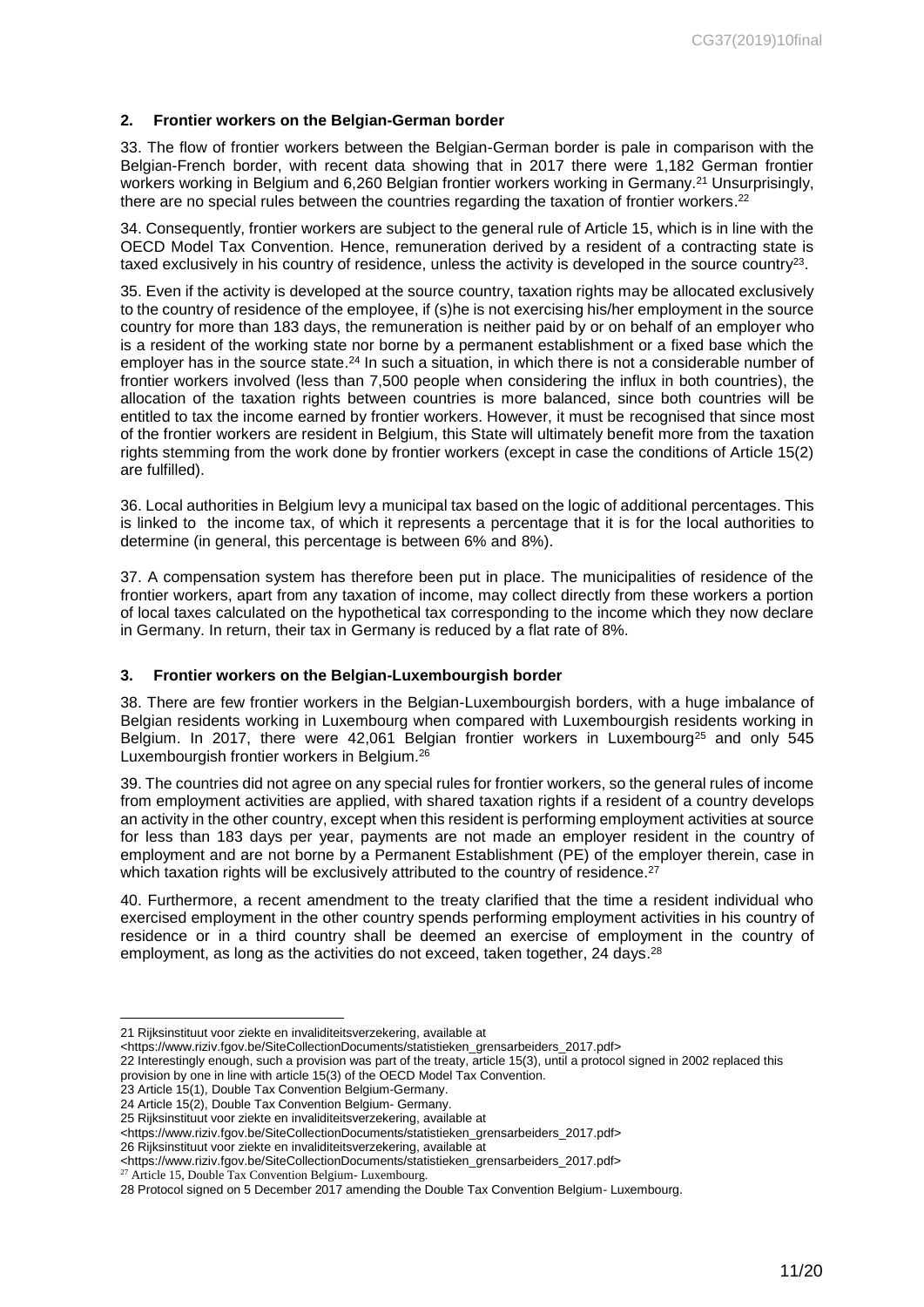41. Thus, the taxation rights over the employment income of frontier workers between Belgium and Luxembourg is also shared between the two countries, which, as mentioned above, is a more reasonable outcome since, irrespective of the time spent in a country, the individuals generate expenses to that country.

42. However, the establishment of a financial compensation system of around 15 million Euro in 2002, readjusted to 30 million Euro in 2018, between Luxembourg and Belgium, aims to ensure the financing of Belgian municipalities of which a significant number of residents exercise a professional activity in the Grand Duchy.

#### <span id="page-11-0"></span>**4. Frontier workers on the Belgian-Dutch border**

43. The last border analysed from the Belgian perspective for the purpose of this work is the one with the Netherlands. In this case it can be noted that there is a higher inflow of Belgian frontier workers performing employment activities in the Netherlands than the other way around, respectively 32,248 as opposed to 11,757. 29

44. The Belgium-Netherlands tax treaty also adopts the general rule of Article 15 OECD Model Tax Convention for the allocation of taxation rights between the member States, i.e. shared competence if employment is exercised in the country of employment, save if the conditions of Article 15(2) of the treaty, identical to the ones in the two previous sections are fulfilled. Additionally, there are special compensation arrangements in place for the Dutch residents performing employment activities in Belgium.

45. In that sense, the individuals will receive a tax reduction in the Netherlands if the tax burden on this income is higher in Belgium than what it would be if the activity were developed in the Netherlands. 30

46. This compensation scheme is interesting because by doing so the Dutch government recognises that Dutch residents performing employment activities abroad should be taxed in the same manner as employees performing activities within the country.

47. By doing so, The Netherlands fulfils the goal of fairly dividing the tax burden between the countries, while guaranteeing that the shared tax competence of a country will not be prejudicial to its residents. This is an interesting practice that could be copied by other countries.

#### <span id="page-11-1"></span>**IV France**

48. In the current report, France presented an additional challenge, as apart from the information provided by the Belgian authorities concerning the number of Belgian Frontier Workers performing employment activities on the French side of the border, there exists no up to date information on the number of frontier workers from the border countries under the scope of this -up-to-date- report who work in France (this information was neither found on French statistical websites nor on the German, Luxembourgish and Swiss sites). Information regarding French frontier workers performing employment activities, on the other hand, is readily available.

49. Despite this lack of date on the inbound frontier workers in France, it is still possible to analyse how the French government has negotiated with treaty partners the allocation of taxation rights over the employment income of frontier workers. On that matter, in this section, I will refer to the tax treaties signed with Germany, Luxembourg and Switzerland. For information regarding the France-Belgium treaty please refer to section III.1.

#### <span id="page-11-2"></span>**1. Frontier workers on the French-German border**

50. As mentioned above, it was not possible to find the information on the number of French resident frontier workers performing employment activities in Germany, but it is known that in 2013 there were

<sup>29</sup> Rijksinstituut voor ziekte en invaliditeitsverzekering, available at

<sup>&</sup>lt;https://www.riziv.fgov.be/SiteCollectionDocuments/statistieken\_grensarbeiders\_2017.pdf> 30 Article 27, Double Tax Convention Belgium-Netherlands.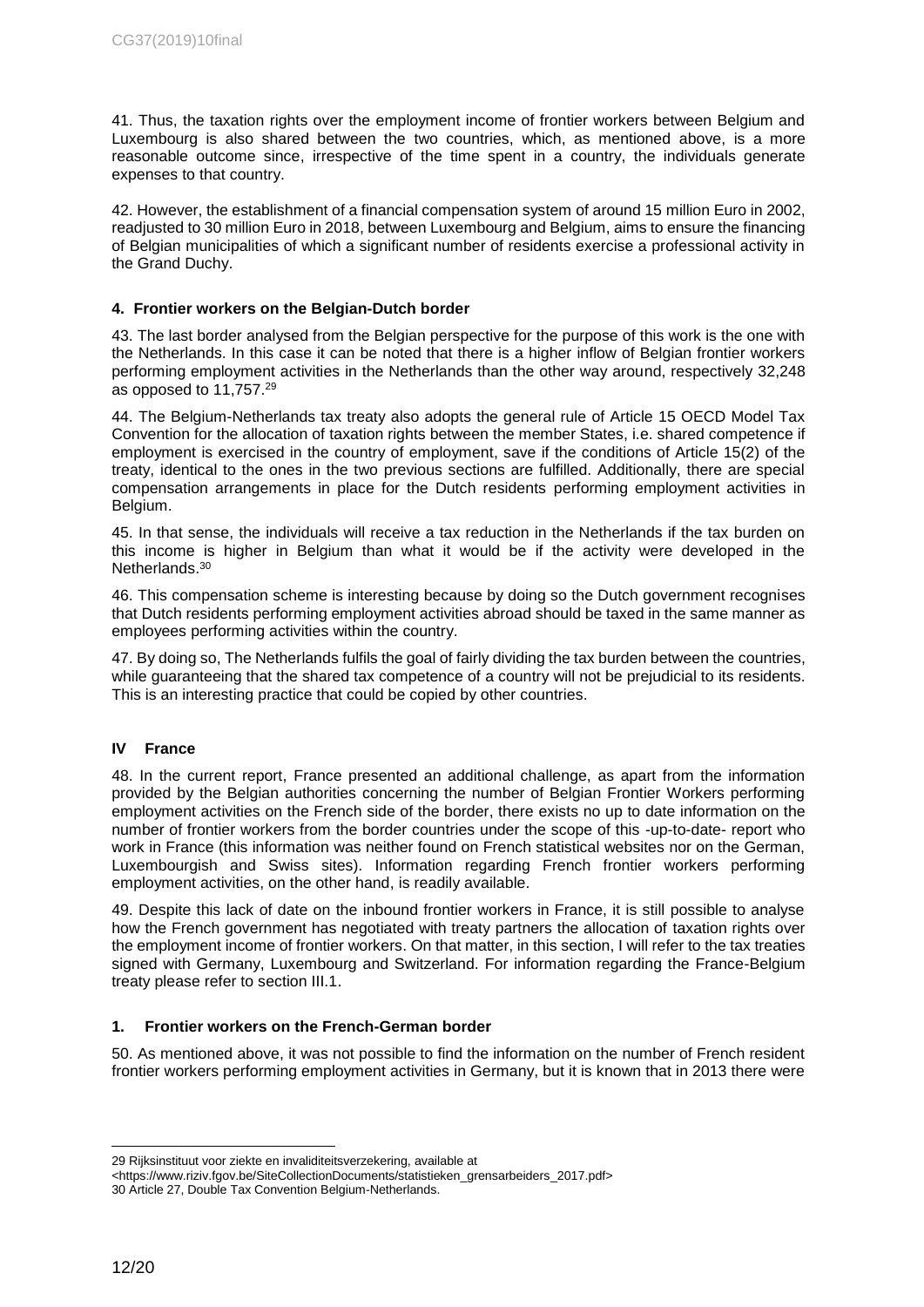37,800 German resident frontier workers performing their employment activities in France<sup>31</sup>, and in 2017 this number increased to 46,000. 32

51. Regarding the taxation of employment income, the general rule is that taxation shall occur exclusively in the country of employment<sup>33</sup>, unless the employee resident in a contracting state is present in the country of employment for less than 183 days, the remuneration is paid by or on behalf of an employer not resident in the country of employment and not borne by a permanent establishment or a fixed base which the employer has in the country of employment.<sup>34</sup>

52. There are also special rules for frontier workers, who should be taxed exclusively at their country of residence if they work abroad and have their permanent home in the country of residence<sup>35</sup>. As for the definition of frontier zone, this covers municipalities which are wholly or partly no more than 20 kilometres from the frontier<sup>36</sup>, with this threshold being extended to 30 kilometres in the case of individuals with permanent homes in France performing employment activities in Germany $^{\text{37}}$ .

53. Unlike the tax treaties that we have already examined, the agreement between France and Germany introduces an innovation with regard to the allocation of taxation rights between the countries. The convention prescribes that the country of residence of the frontier worker shall pay to the country of employment an annual compensation of 1.5% of the gross annual remuneration of the frontier worker<sup>38</sup>, and that this gross annual remuneration will be determined by means of the information provided by the employers to the respective tax authorities. 39

54. Furthermore, the countries agree to settle by mutual agreement the measures necessary to implement these rules and to meet at least once every five years to ensure that 1.5% of the annual gross remuneration of the employee does not result in a compensation higher than 44% of the tax levied on the total amount of the gross annual remuneration of frontier workers referred afore. If that happens, the compensation shall be reduced.<sup>40</sup>

55. The system implemented by this treaty is an interesting one, as it guarantees that both countries will benefit from the tax levied on the income earned by frontier workers, while avoiding the complexities of dealing with the crediting of taxes paid abroad. In that sense, this system seems better suited to allocating taxation rights fairly between the countries concerned, while guaranteeing that the individuals will not suffer any double taxation on their employment income.

56. Additionally, the cap put on the compensation guarantees that most of the tax revenues will remain with the country of residence of the frontier worker, which most likely will incur more expenses for the benefit of the frontier worker than his/her country of employment.

57. There is still no system of compensation or retrocession provided. However, it should be noted that a financial compensation by the French administration concerning almost 70,000 former French border workers has been established. These persons will now be taxed only at their place of residence. Conversely, taxpayers receiving a French pension in Germany will not be taxed in Germany.

#### <span id="page-12-0"></span>**2. Frontier workers on the French-Luxembourgish border**

58. French-resident frontier workers constitute the majority of the frontier workers employed in Luxembourg, amounting to 94,901 individuals (according to the Luxembourg Public Statistics. <sup>41</sup>)

<sup>31</sup> Mission Opérationelle Transfrontalière, available at <http://www.espaces-

transfrontaliers.org/uploads/tx\_tmswmotressources/map/carte\_flux\_france\_2018.pdf>

<sup>32</sup> Les Echos, Le Travail Frontalier Français Profite aux Habitants du Nord-Est, available at

<sup>&</sup>lt; https://www.lesechos.fr/20/12/2017/lesechos.fr/0301037677930\_le-travail-frontalier-francais-profite-aux-habitants-du-nordest.htm >.

<sup>33</sup> Article 13(1), Double Tax Convention France-Germany

<sup>34</sup> Article 13(4), Double Tax Convention France-Germany

<sup>35</sup> Article 13(5)(a), Double Tax Convention France-Germany.

<sup>36</sup> Article 13(5)(b), Double Tax Convention France-Germany.

<sup>37</sup> Article 13(5)(c), Double Tax Convention France-Germany.

<sup>38</sup> Article 13A(1), Double Tax Convention France-Germany.

<sup>39</sup> Articles 13A(3) and 13A(4), Double Tax Convention France-Germany.

<sup>40</sup> Article 13A(6), Double Tax Convention France-Germany.

<sup>41</sup> Luxembourg Public Statistics, available at < https://statistiques.public.lu/catalogue-publications/regards/2018/PDF-13- 2018.pdf>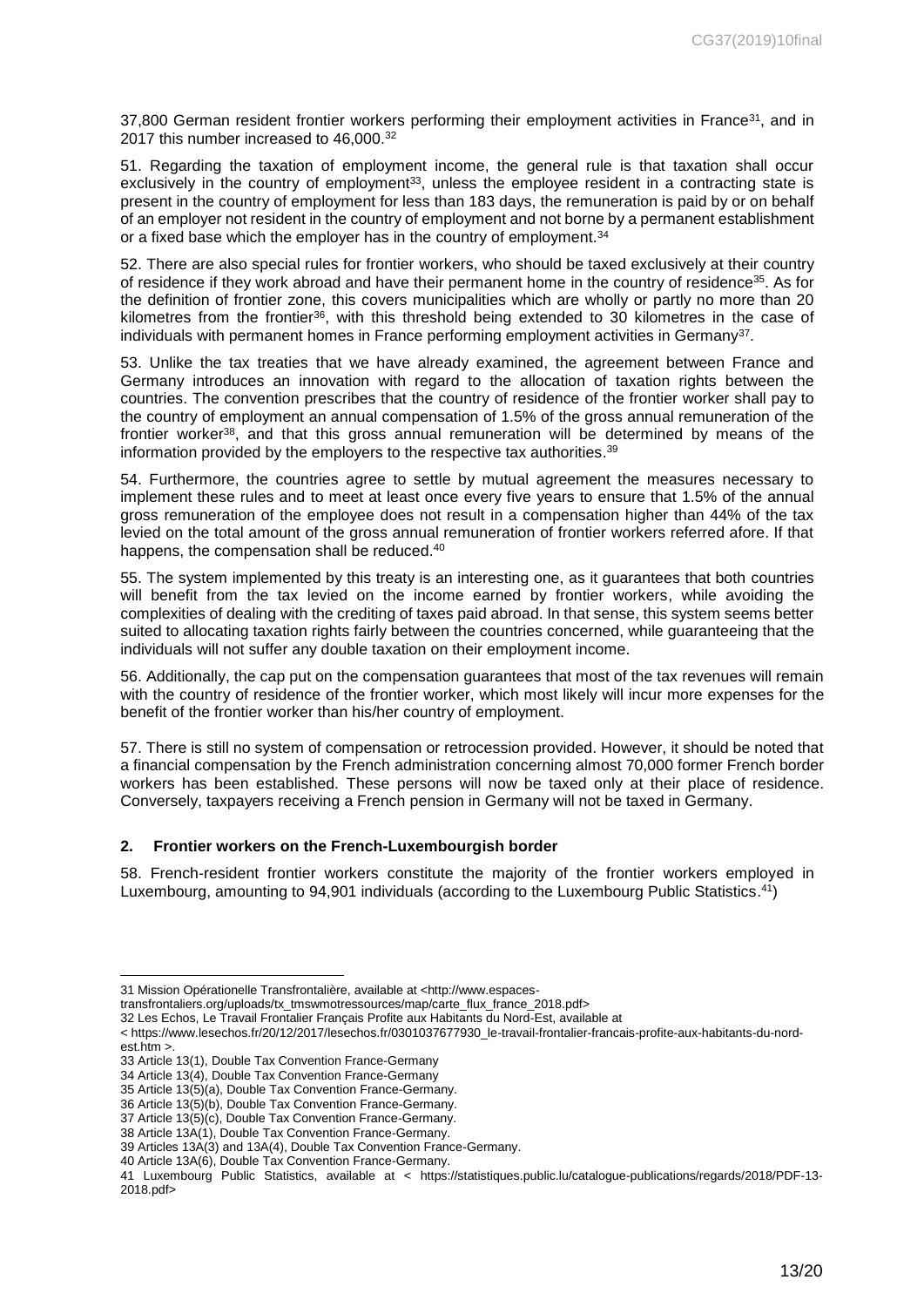59. Despite this substantial importance of French frontier workers to the Luxembourgish economy, there are no special rules for the taxation of frontier workers; they are under the general rule of the double tax convention signed between the parties.

60. According to Article 15 of this agreement, employment income shall be taxed exclusively where it is carried out, <sup>42</sup> and a personal occupation is only carried out in a country if it has a fixed base available in that country. <sup>43</sup> Surprisingly, as it is a requisite for taxation at the source country, the treaty contains no definition of what such a fixed base is. If it is considered that the employment is not carried out in the country of employment, the country of residence of the worker will have exclusive taxation rights over his income. 44

61. Once again France resorted in its tax treaties to the attribution of exclusive taxation rights to one of the treaty partners, a formula which, as mentioned afore, although practical does not consider that a frontier worker will generate expenses to both countries.

62. There is still no system of financial compensation. This topic is currently part of an ongoing debate, in the context of which, in 2019, the mayors of Metz and Trier have sent an open letter to Emmanuel Macron and Angela Merkel.

#### <span id="page-13-0"></span>**3. Frontier workers on the French-Swiss border**

63. Like the situation in Luxembourg, French resident frontier workers account for most of the frontier workers currently employed in Switzerland, totalling 172,523 persons. 45

64. The treaty between France and Switzerland is applicable to taxes on income imposed by the confederation, the cantons and municipalities, which serves to reassure individuals that the countries will act to avoid double taxation that may be caused by the imposition of taxes in any of those levels.

65. The general rule for taxation income from employment is based on the OECD model mentioned above ; exclusive taxation at the country of residence unless the activities are exercised at the country of employment.<sup>46</sup> And even if that is the case, the country of residence may still have exclusive taxation rights if the employee is present in the country of employment for less than 183 days, the remuneration is pay by, or on behalf, of an employer not resident in the country of employment and it is also not borne by a permanent establishment or fixed base of the employer at the country of employment.<sup>47</sup>

66. The treaty also contains a special rule to frontier workers, which are subject to the agreement concerning the taxation of remuneration of frontier workers, signed in 1983. According to this agreement, which bound the Swiss Federation, who was acting on behalf of the cantons of Berne, Soleure, Basel, Vaud, Valais, Neuchatel and Jura; income from salaries, wages and other similar remuneration received by frontier workers shall be taxable only in the employee's country of residence, which in turn will pay a compensation to the country of employment of 4.5% of the total gross annual remuneration earned by frontier workers. Furthermore, the agreement clarified the meaning of the term frontier worker, which is "any person resident in a country who carries on a salaried activity in the other State for an employer established in that other country and who, as a general rule, returns daily to the State in which (s)he is resident".

67. In 2007, the French government published a guideline stipulating that the exemption from tax at the source country was conditional on the presentation of a certificate of residence provided by the tax authority of the country of residence.

68. The canton of Geneva was not part of this agreement, as it has previously signed a separate agreement with the French government through which it pays a compensation to the French Government amounting to 3.5% of the gross annual remuneration earned by frontier workers.<sup>48</sup> Differently from the agreement signed by the Swiss Federation, Geneva is the only party obliged to

43 Article 15(2), Double Tax Convention France-Luxembourg.

https://www.bfs.admin.ch/bfs/de/home/statistiken/arbeit-erwerb/erwerbstaetigkeit-arbeitszeit/erwerbstaetige/schweizer-innen-

auslaender-innen/grenzgaenger-innen.html>.

<sup>42</sup> Article 15(1), Double Tax Convention France-Luxembourg.

<sup>44</sup> Article 18, Double Tax Convention France-Luxembourg.

<sup>45</sup>Bundesamt für Statistik, Grenzgängerinnen und Grenzgänger, available at <

<sup>46</sup> Article 17(1), Double Tax Convention France-Switzerland. 47 Article 17(2), Double Tax Convention France-Switzerland.

<sup>48</sup> Article 1(C), Agreement between the Swiss Federation and the French Republic on the financial compensation regarding frontier workers in Geneva, available at

<sup>&</sup>lt;http://crfginfo.org/prod/sites/default/files/documents/accord\_compensationfinanciere\_1973.pdf>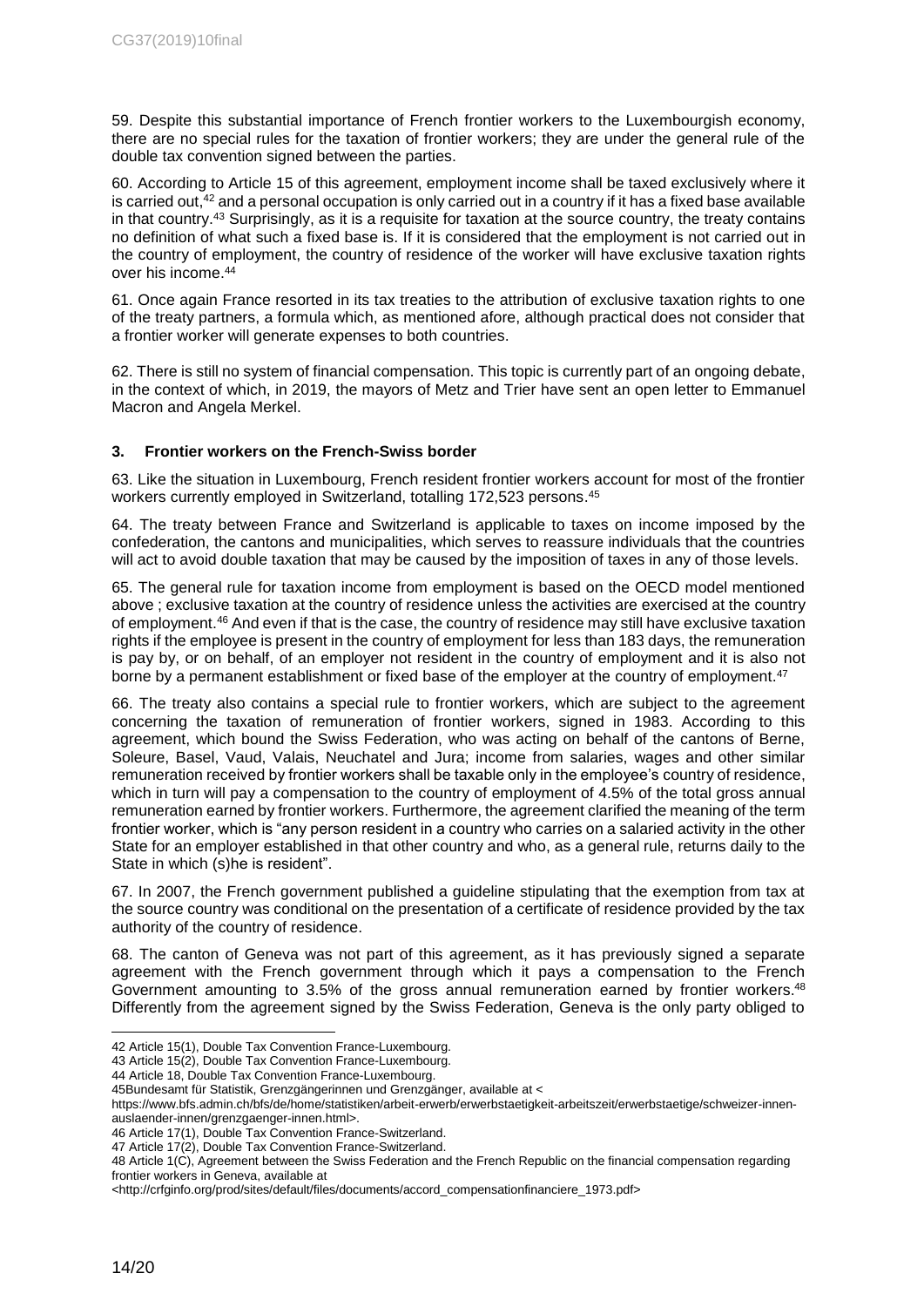transfer 3.5% of the gross annual remuneration earned by frontier workers therein; France does not have the same obligation.

69. Ultimately, the scheme adopted for the taxation of the employment income from frontier workers is like the one previously adopted in the French-German Double Tax Convention. Likewise, this system is practical while guaranteeing that both countries will benefit from the taxation of the employment income earned by frontier workers.

### <span id="page-14-0"></span>**V Germany**

70. Germany is the country in our report with the most border regions with a great influx of individuals from the other countries examined in the report. Since the double tax conventions between Germany-France and Germany-Belgium have already been analysed, in this chapter reference will be made solely to the treatment of frontier workers in relations involving Luxembourg, The Netherlands and **Switzerland** 

#### <span id="page-14-1"></span>**1. Frontiers workers on the German-Luxembourgish border**

71. The flux of frontier workers between Germany and Luxembourg is characterised by a considerable number of German residents working in Luxembourg (43,800, <sup>49</sup>) with much less movement in the opposite direction (216). 50

72. Furthermore, there are no special rules concerning frontier workers, who are subject to the general rule of the double tax convention article on employment income. According to this article, employment income is taxed exclusively at the country of residence of the employee unless the activities are exercised at the country of employment<sup>51</sup>. And even if that is the case, the country of residence may still have exclusive taxation rights if the employee is present in the country of employment for less than 183 days, the remuneration is pay by, or on behalf, of an employer not resident in the country of employment and it is also not borne by a permanent establishment or fixed base of the employer at the country of employment. 52

73. As mentioned afore, this system may sacrifice a shared competence on behalf of practicality, but if the conditions of Article 14(2) are not fulfilled it will strike a balance between the taxation powers of the countries.

74. There is still no system of financial compensation in this case.

## <span id="page-14-2"></span>**2. Frontier workers on the German-Dutch border**

75. Once again there are many more German frontier workers abroad than residents of the other country working in Germany, achieving in this case a 3:1 proportion (34,000 German residents working in the Netherlands and 11,000 Dutch Residents working in Germany. <sup>53</sup>)

76. The general rule for taxation of employment income is the same one adopted in the treaty explained in the previous section, namely that employment income is taxed exclusively at the country of residence of the employee unless the activities are exercised at the country of employment.<sup>54</sup> And even if that is the case, the country of residence may still have exclusive taxation rights if the employee is present in the country of employment for less than 183 days, the remuneration is pay by, or on behalf, of an employer not resident in the country of employment and it is also not borne by a permanent establishment or fixed base of the employer at the country of employment. 55

<sup>49</sup> Luxembourg Public Statistics, available at < https://statistiques.public.lu/catalogue-publications/regards/2018/PDF-13- 2018.pdf>.

<sup>50</sup> Interregionale Arbeitsmarktebeobachtungsstelle, "Die Arbeitsmarktsituation in der Grossregion, Grenzgängermobilität", available at

<sup>&</sup>lt; https://www.iba-oie.eu/fileadmin/user\_upload/Berichte/10.\_IBA-Bericht\_\_2016\_\_/IBA\_Grenzgaenger\_DE\_web.pdf >.

<sup>51</sup> Article 14(1), Double Tax Convention Germany-Luxembourg.

<sup>52</sup> Article 14(2), Double Tax Convention Germany-Luxembourg.

<sup>53</sup> Centraal Bureau voor de Statistiek, "Factsheet Grensoverschrijdende Arbeid", available at < [https://www.cbs.nl/nl](https://www.cbs.nl/nl-nl/achtergrond/2017/07/factsheet-grensoverschrijdende-arbeid)[nl/achtergrond/2017/07/factsheet-grensoverschrijdende-arbeid>](https://www.cbs.nl/nl-nl/achtergrond/2017/07/factsheet-grensoverschrijdende-arbeid).

<sup>54</sup> Article 14(1), Double Tax Convention Germany-Luxembourg.

<sup>55</sup> Article 14(2), Double Tax Convention Germany-Luxembourg.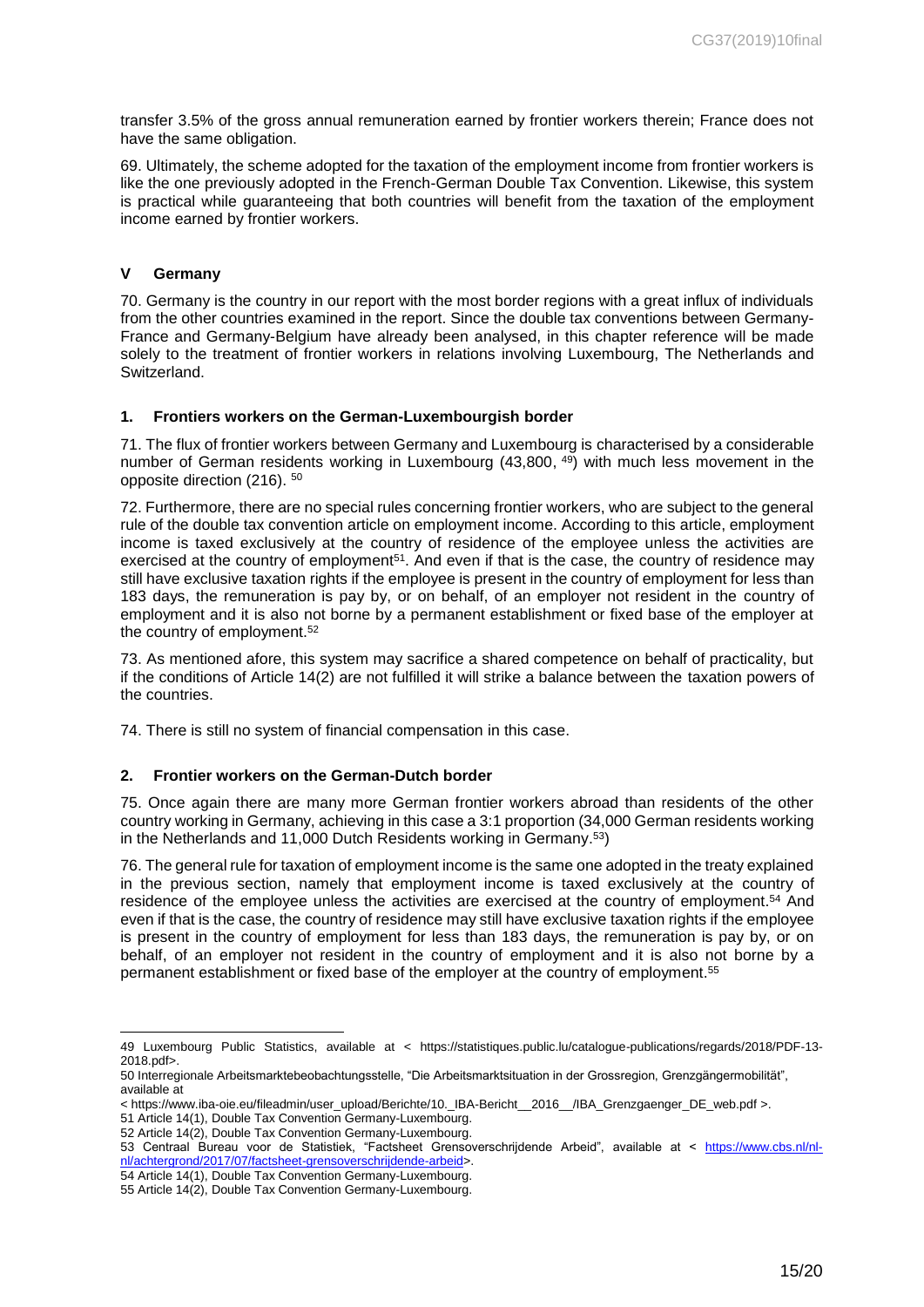77. Nonetheless, unlike the German tax treaty with Luxembourg, this treaty prescribes, as a rule, the exclusive taxation of employment income at the country of residence of the income earner, considering that the payment is borne by a permanent establishment situated in a cross-border economic area through which the common border of the two countries runs. If, however, the European regulations on social security determine that the individual is subject to the legal provisions of the country of employment, this country may also tax the employment income of the individual. 56

78. Furthermore, if the total tax burden in Germany exceeds the amount which The Netherlands would tax, if the income had been earned in the latter, the individual may opt for a tax relief to be granted by The Netherlands. 57

79. Hence, the current rules guarantee that the taxpayer will not face a higher tax burden due to his cross-border activities as well as make recourse to rules on social security to determine whether the taxation rights will be granted exclusively to one country or will be shared between them.

#### <span id="page-15-0"></span>**3. Frontier workers on the German-Swiss border**

80. There was no information available regarding the number of Swiss resident frontier workers who perform their employment activities in Germany, but in the past year there were 60,203 German resident frontier workers in Switzerland. 58

81. The general rule adopted for the taxation of employment income is the one prescribed by the OECD Model Tax Convention, i.e. exclusive residence taxation, unless the employee is present in the source country for a period longer than 183 days or payments are made by, or on behalf, of a resident of the country of employment or borne by a permanent establishment or fixed base of the employer in the country of employment. 59

82. Apart from these, there are special rules for the taxation of the employment income of frontier workers. On that matter, it is prescribed that the country of residence of the employee and the country of employment may both tax the employment income, but the latter will only be allowed to levy a tax up to 4.5% on the gross amount of the remuneration earned by the individual in case the country of residence confirms that the individual is indeed residing therein.  $^{60}$ 

83. Two compensation systems exist. For German cross-border workers in Switzerland, the deduction made in Switzerland is deducted from German withholding tax. On the other hand, the few Swiss residents who work as frontier workers in Germany are taxed in Switzerland for only 80% of their gross remuneration, again to offset the 4.5% levied on them in Germany.

84. The treaty also provides a definition of the term frontier worker, which is any person resident in a Contracting State who has a place of employment in the other Contracting State and regularly returns to his residence. Also, if the person does not return to his/her residence following the end of the working time, the status of frontier worker shall cease to apply only if that person, in the case of employment for a full calendar year, does not return to his/her residence on more than 60 working days because of the employment. 61

85. The system created by the Germany-Switzerland tax treaty is a hybrid one, as it prescribes a shared tax competence while limiting the maximum rate of tax which the country of employment may apply. In that sense, the system intends to guarantee that both countries will receive tax proceeds from the frontier workers, but that most of the taxation rights shall be with his/her country of residence. The system seems to achieve this goal, although questions may arise concerning its complexity.

## <span id="page-15-1"></span>**VI Liechtenstein**

86. Liechtenstein only has a border with one of the other countries analysed in the report, Switzerland. And differently from the cases studied up until now, the flux of frontier workers between the countries

<sup>-</sup>56 Article 14(3), Double Tax Convention Germany-Netherlands.

<sup>57</sup> Article XII, Protocol to the Double Tax Convention Germany-Netherlands.

<sup>58</sup> Bundesamt für Statistik, Grenzgängerinnen und Grenzgänger, available at

<sup>&</sup>lt; https://www.bfs.admin.ch/bfs/de/home/statistiken/arbeit-erwerb/erwerbstaetigkeit-arbeitszeit/erwerbstaetige/schweizer-innenauslaender-innen/grenzgaenger-innen.html >.

<sup>59</sup> Article 15, Double Tax Convention Germany-Switzerland.

<sup>60</sup> Article 15a(1), Double Tax Convention Germany-Switzerland.

<sup>61</sup> Article 15a(2), Double Tax Convention Germany-Switzerland.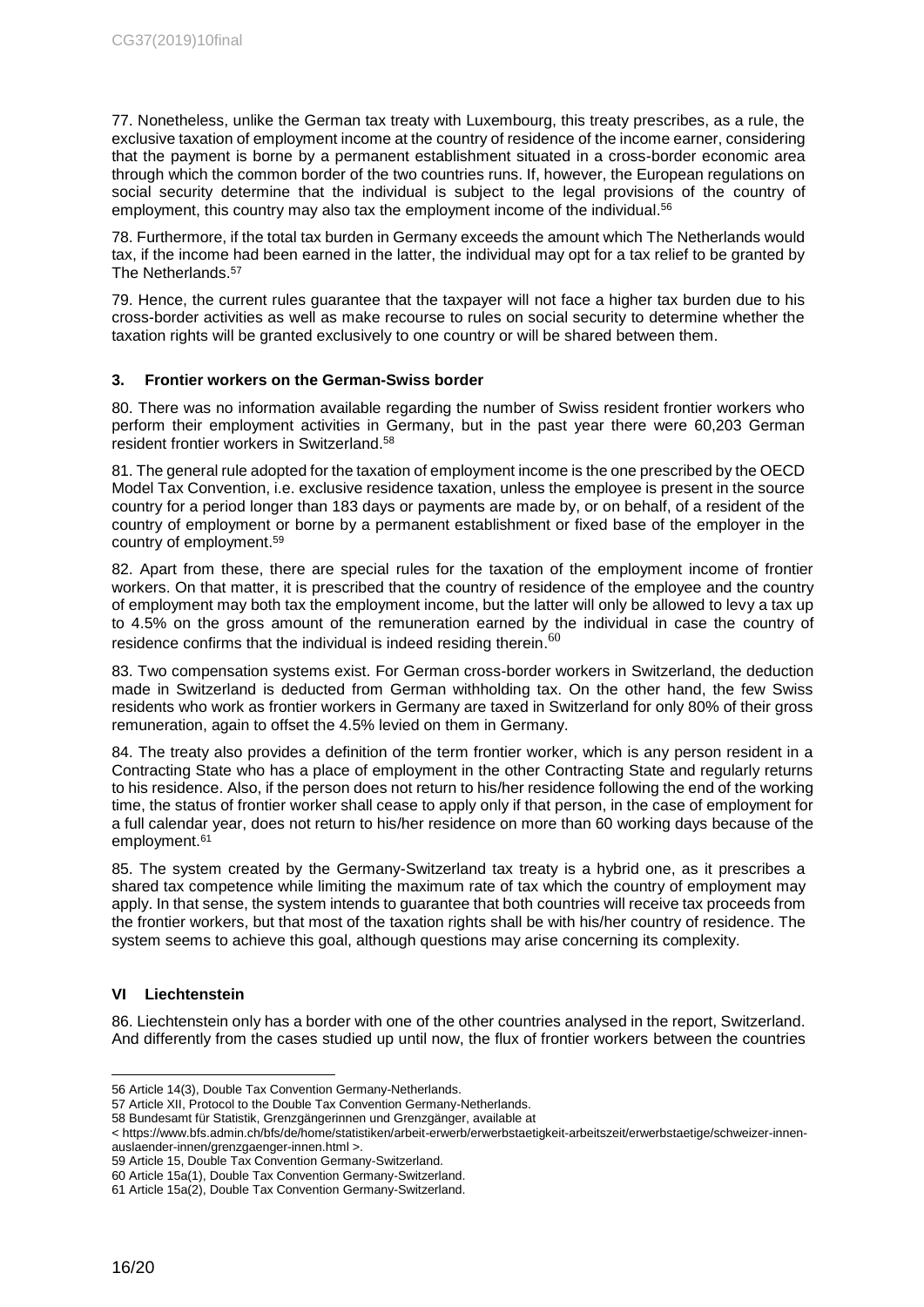is balanced, with around 8,308<sup>62</sup> Liechtenstein resident frontier workers exercising their employment in Switzerland and around 10,000 Swiss resident frontier workers exercising their employment activities in Liechtenstein. 63

87. The general rule adopted for the taxation of employment income is the one prescribed by the OECD Model Tax Convention, i.e. exclusive residence taxation, unless the employee is present in the source country for a period longer than 183 days or payments are made by, or on behalf of, a resident of the country of employment or borne by a permanent establishment or fixed base of the employer in the country of employment. 64

88. As for the taxation of frontier workers, the convention prescribes that the income of the individuals that have their home in a contracting country and work in another and travel to the latter, as a rule, every working day, shall be levied exclusively at their country of residence. <sup>65</sup> Furthermore, the Protocol to the treaty stipulates that: "a person ceases to be a frontier worker if, for work-related reasons, (s)he does not return to his/her home at the end of his/her work on more than 45 working days per calendar year".

#### <span id="page-16-0"></span>**VII Luxembourg**

89. The relations between Luxembourg and its neighbouring countries is evaluated above in sections III.3 (Luxembourg-Belgium), IV.2 (Luxembourg-France) and V.1 (Luxembourg Germany).

#### <span id="page-16-1"></span>**VIII Netherlands**

90. Since the current report has analysed the allocation of taxation rights regarding employment income of Dutch resident frontier workers, in sections III.4 (Netherlands-Belgium) and V.2 (Netherlands-Germany) above, it is not necessary to repeat what has already been said. For a better understanding of the tax issues concerned, please refer to these sections.

#### <span id="page-16-2"></span>**IX Switzerland**

91. For more information on the allocation of taxation rights over employment income of frontier workers in Switzerland, see sections IV.3 (Switzerland-France), V.3 (Switzerland-Germany). and VI (Switzerland-Liechtenstein) above.

#### <span id="page-16-3"></span>**X Taxation of income from frontier workers: avoiding of double taxation and allocation of taxation rights**

92. In the previous sections, we have focused on the agreements made between Belgium, France, Germany, Liechtenstein, Luxembourg, The Netherlands and Switzerland concerning the taxation of frontier workers in their respective borders. In this section, we will reflect on the choices made by countries as regards the allocation of taxation rights between them, how these comply with the goal of avoiding double taxation of individuals who decide to perform activities abroad and eventual issues that may arise, from the perspective of the countries, based on these agreements. At this point it is important to highlight that the current analysis will focus on the perspectives of the taxpayers and the authorities concerned.

93. With regard to the avoidance of double taxation of the individual, when dividing amongst themselves the right to tax the income earned by frontier workers, countries made use of three main systems: (i) exclusive taxation, in the country of residence of the frontier worker or in the country of employment (source country of income); (ii) shared taxation rights, including a situation in which the country of residence of the frontier worker will provide him/her with a tax relief as a means to guarantee that (s)he will not be worse off by working as a frontier worker (the Dutch approach in double tax

<sup>-</sup>62 Bundesamt für Statistik, Grenzgängerinnen und Grenzgänger, available at

<sup>&</sup>lt; https://www.bfs.admin.ch/bfs/de/home/statistiken/arbeit-erwerb/erwerbstaetigkeit-arbeitszeit/erwerbstaetige/schweizer-innenauslaender-innen/grenzgaenger-innen.html >.

<sup>63</sup> KPMG Switzerland, Liechtenstein & Schweiz: Grenzgänger oder Nichtgrenzgänger?, available at < https://blog.kpmg.ch/taxlegal-news/liechtenstein-schweiz-grenzganger-nichtgrenzganger/>.

<sup>64</sup> Articles 15(1) and 15(2), the Double Tax Convention Liechtenstein-Switzerland.

<sup>65</sup> Article 15(4), Double Tax Convention Liechtenstein-Switzerland.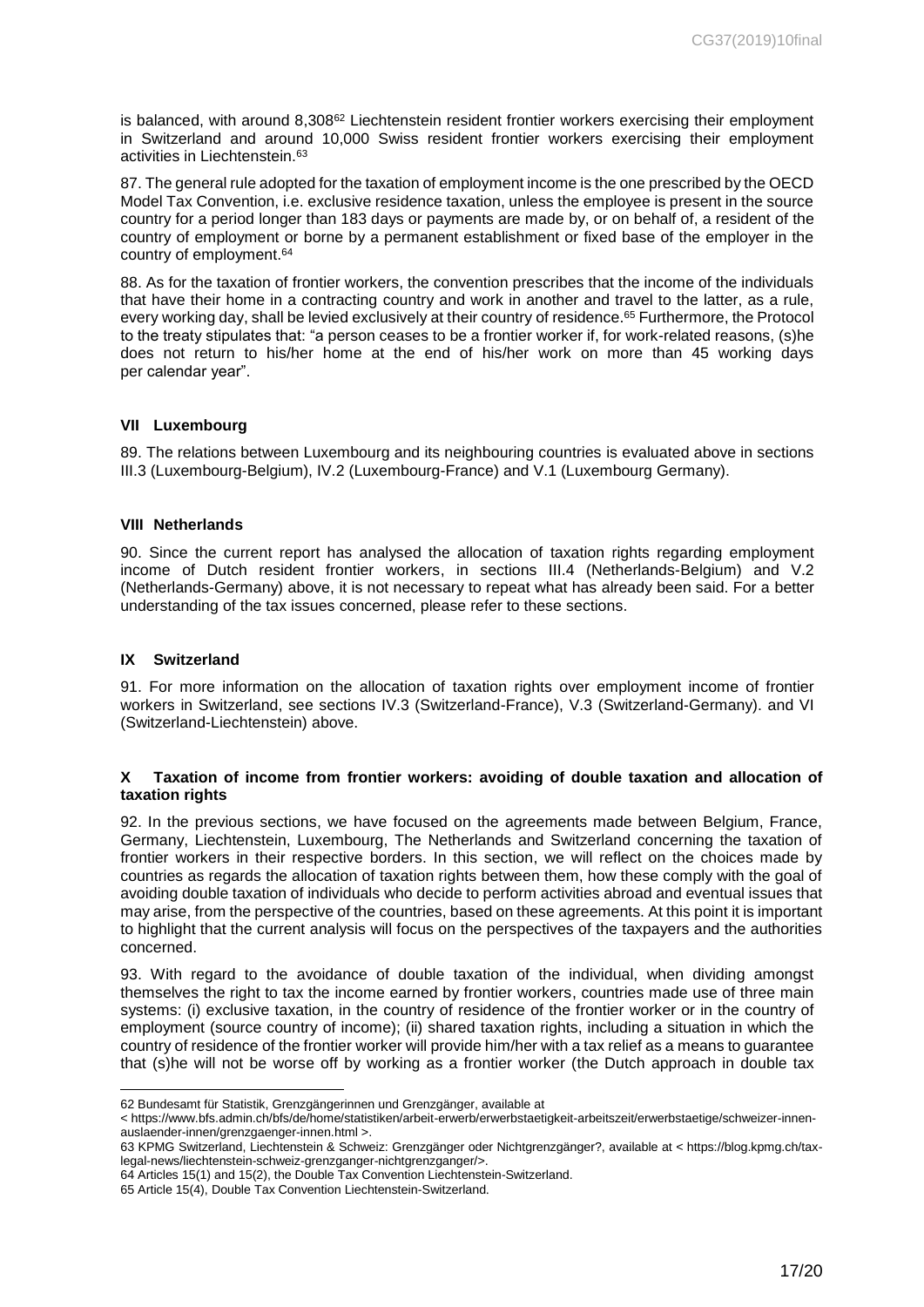conventions with Belgium and Germany); and (iii) exclusive taxation with a compensation scheme between the countries.

94. The system of exclusive taxation prescribes that either the income is taxed solely at the country of residence of the employee (for example France-Belgium treaty) or in the country of employment (for example France-Luxembourg treaty). Taxation in only one of the countries certainly fulfils the objective of avoiding double taxation of the income earned by the individual, but it fails to recognise that the individuals presence in both countries already leads to expenses being incurred by the countries in favour of this individual, and that due to the attribution of exclusive taxation rights one of the countries is prohibited from charging the individual due to these costs. It also has as a bonus the fact that exclusive taxation in one of the member States helps to simplify the tax system, as taxpayers wont need to compile documents to prove their right to a credit for taxes paid abroad and the tax authorities wont need to verify the existence and validity of the credits. On the other hand, the restriction on the taxation rights of the country of employment hampers the sovereignty of this country to levy taxes over the economic activities developed in its territory.

95. Furthermore, the choice between exercising exclusive taxation rights at source or residence brings certain issues to the forefront of tax discussions. In that sense, taxation at residence should guarantee that all individuals who are resident in the same place will be taxed in the same manner, which leads to an equal treatment of these persons. Also, taxation at residence is in line with the ability of individuals to pay, and with a progressive tax system, as the ones that can pay more taxes will do so, considering the total amount of income earned worldwide. Such taxation also guarantees that resident persons, who benefit the most from the expenses made by the government, will fund these expenses through taxes. On the other hand, residence taxation significantly complicates tax compliance, and the country of residence is highly dependent on the transfer of information from the source country to know how much it should tax, but the latter has no incentive to provide this information as it will not have taxation rights over this income.

96. As for the granting of exclusive taxation rights to the source country, it guarantees that taxation will occur in the place in which the income is effectively earned, aligning taxation rights to income creation. Furthermore, it guarantees that persons who earn income in one specific jurisdiction, hence compete in this jurisdiction, will be subject to the same tax burden, eliminating potential distortions caused by taxes eventually applied by the country of residence of the income earner. This form of taxation is also administratively simpler, generating less compliance costs to the taxpayer and enabling the tax authorities to swiftly verify whether taxes are effectively being paid, without dependence on provision of information by another country. As a downside, source taxes will most likely not reflect a taxpayer´s ability to pay, as the source country will only be aware of income earned by the taxpayer in its territory. Additionally, this form of taxation will sever the link between benefits earned by the taxpayer and the financing of these benefits, as it can be assumed that the country of residence provides more benefits for taxpayers than the source country.

97. Regarding the sharing of taxation rights between countries, there are also two possibilities: the traditional one, in which neither country is restrained in its right to tax because the conditions for exclusive taxation at residence were not fulfilled (for example the German-Luxembourg treaty and the Liechtenstein-Switzerland treaty) and an innovative one in which, in spite of the shared taxation rights, the country of employment is limited as to the amount of tax that it can levy (for example the Germany-Switzerland treaty).

98. In both situations, the avoidance of double taxation is conditioned to the acceptance, by the country of residence, that taxes paid have the same value as taxes paid domestically, i.e. taxes paid abroad can reduce the domestic tax liability of individuals, which intrinsically results in an increase of the complexity of the tax system for taxpayers and tax authorities and entails the risk that the country of residence would not provide a credit for the full tax paid in the country of employment, generating double taxation over this income and putting the individual performing employment activities abroad in a less advantageous situation when compared with the resident in a country and performing activities therein.

99. The scheme adopted by the Netherlands, in which Dutch residents get a tax reduction in the Netherlands if the tax burden on income earned abroad is higher than what it would have been in a domestic situation (for example Belgium-Netherlands and Germany-Netherlands tax treaties), is a step in the right direction from the perspective of the taxpayer, but it presents an issue for the tax authorities of the country of residence as they will ultimately reimburse, from their own budget, a tax paid in another country and that they will never collect.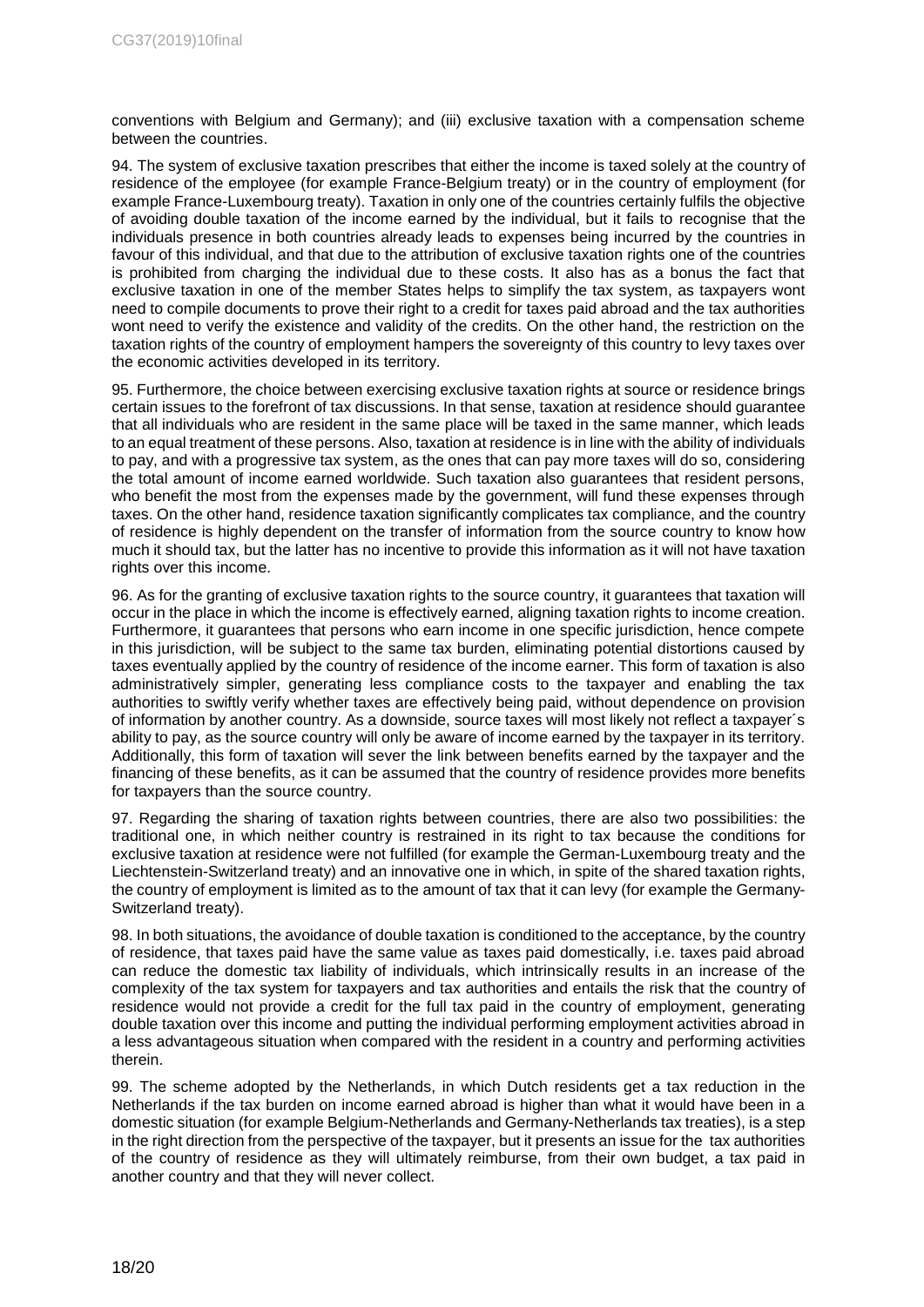100. It is worth noting that this problem would not be solved by the establishment of a clearing mechanism or compensation scheme between the residence and country of employment, since, if such a system were in place, it would amount to a restriction on the taxation rights of the country of employment, based on the non-taxation of the income by the country of residence, which would constitute an infringement of the tax sovereignty of the country of employment to tax the activities that are carried out in its territory.

101. Finally, in some of the treaties it was prescribed that only one country would be entitled to tax the income of the frontier workers, but this country had the obligation to forward part of the tax collected to the other country. The collecting country could be the country of employment (France-Geneva agreement) or the country of residence of the employee (France-Germany and France-Switzerland treaties). This compensation mechanism brings an interesting perspective on the matter, as it fulfils at the same time the idea of avoiding the double taxation of the income, which favours the taxpayer, in a more streamlined manner, reducing the compliance obligations of taxpayer and the supervision costs of tax authorities, which would not need to verify the situation of each individual to assess how much tax it should collect/provide a credit for.

102. Taking the aforementioned into consideration, it seems that this system implemented between France, Switzerland and Germany in their bilateral relations is the one that better fulfils the goals of avoiding double taxation while guaranteeing, in a less complex manner, that countries will also be entitled to achieve revenue to pay for the expenses incurred in favour of the taxpayers. Nonetheless, it is important to bear in mind that there is no one-size fits all approach on the matter, and the option between the systems will depend on the economic relations between the parties involved. A good example of this are the different tax rates prescribed by the Germany-Switzerland treaty and the France-Switzerland treaty.

103. In line with this thought, it is also inadequate to determine which method would lead to a "fair" allocation of taxation rights, as the "fairness" would be dependent on the balance/imbalance of the economic relation of the parties and the modalities of access to social security benefits, so the decision on this division of taxation rights must be made on a case-by-case basis.

#### <span id="page-18-0"></span>**CONCLUSION**

104. In the previous sections, it has been made clear that the balance between the avoidance of double taxation and the allocation of taxation rights between the jurisdictions involved is challenging. The great dilemma faced by taxpayers and tax authorities is to find a way in which double taxation is avoided, while the countries of residence and employment will still be able to exercise taxation rights over income earned by non-residents/residents.

105. The study of the treatment of income from employment on the double tax conventions signed between countries with highly mobile frontier workers demonstrates that while, in general, the treaties and agreements signed are successful in guaranteeing that taxpayers are not worse off by living in one country and working in the other, i.e. double taxation is avoided, this is normally achieved by overlooking the perspective of the tax jurisdictions, which have their taxation rights restricted.

106. An analysis of double tax conventions shows that, at present, countries normally exclude the taxation rights of one of them by means of an exemption (at residence or source) or allowing for concurrent taxation of this income, with a subsequent provision of a credit for the taxes paid at source. Although the former solves the double taxation issue, it restricts the taxation rights of jurisdictions that are indeed having expenses related to the frontier workers. On the other hand, the latter, while allowing both countries to tax, might lead to double taxation and an overcomplication of the tax system.

107. But there is also a third possibility, which is not often used, namely to exclude the taxation rights of a country and to promote a redistribution of income amongst them. This solution avoids, in general, the double taxation issue, while simplifying the compliance aspect, since all information necessary for the division of the income is already in the hands of the tax authorities. Despite these benefits, it is important to bear in mind that this solution might not be applied to all bilateral relations between the countries, as the differences in their tax policies and the level of their economic integration might not allow for the adoption of such a system.

108. It remains clear that, to satisfy both the desire of taxpayers and tax authorities, the avoidance of double taxation and allocation of tax rights will need to be done in a coordinated manner. This will allow all jurisdictions involved to receive tax income from activities arising in their territories and ensure that